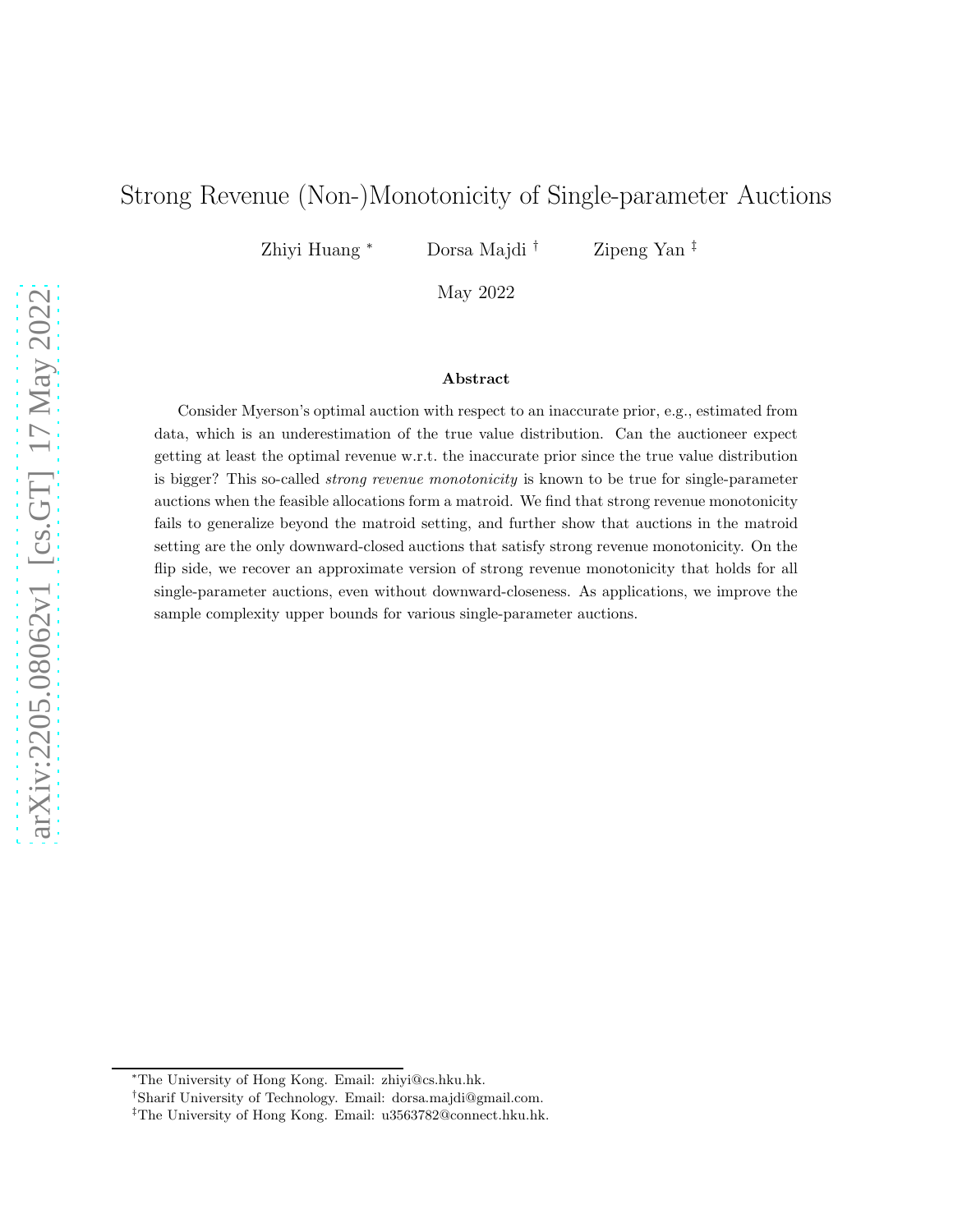# 1 Introduction

Revenue optimal auction design is a central topic in economics and more recently in algorithmic game theory. For example, consider auctioning an item to some bidders. How shall the auctioneer decide which bidder wins the item and how much the winner pays based on the bids, so that bidders would truthfully report their values for the item and the auctioneer's revenue is maximized? Classical auction theory often studied this problem under the Bayesian model, in which the bidders values are drawn from some value distribution known to the auctioneer beforehand. The goal is to maximize the expected revenue over the random realization of bidders' values.

The simplest case is when there is only one bidder. The problem then becomes choosing a take-it-or-leave-it price  $p$  to maximize the product of price  $p$  and the probability that the bidder's value is at least p.

The revenue optimal auction is more involved when there are multiple bidders. Myerson [\[14](#page-23-0)] characterized the revenue optimal auction when the bidders' values are independently (but not necessarily identically) distributed; the literature often refers to it as Myerson's optimal auction. In a nutshell, the auctioneer computes for each bidder an *ironed virtual value* based on the bidder's value/bid and value distribution. Then, the auctioneer allocates the item to the bidder with the largest nonnegative virtual value, and leaves the item unallocated if all bidders have negative virtual values. Finally, the winner of the item pays the threshold value, i.e., the smallest value at which it would still win.

Myerson's optimal auction generalizes to all single-parameter auctions, which will be the focus of this paper. For ease of exposition, we consider the following simplified definition of singleparameter auctions in the introduction; Section [2](#page-5-0) will give a more general definition. Suppose that the auctioneer has some homogeneous items which it can allocate to certain subsets of bidders. We refer to each subset of bidders that the auctioneer can allocate to as a feasible allocation. Below are some example constraints that may define the set of feasible allocations:

- $(C1)$  There are k copies of the item and therefore at most k bidders can be allocated an item.
- (C2) Two bidders are competitors so the auctioneer can not allocate to both at the same time.
- (C3) Two bidders are bundled in the sense that either none or both are allocated an item.

Each bidder has a value for being allocated an item, drawn from a value distribution. In this sense, its value is given by a single parameter and hence the name of the setting. The auctioneer knows the value distribution but not the realized value. Myerson's optimal auction first asks all bidders to submit bids. Then, treating each bidder's bid as its value, it computes the ironed virtual value of each bidder, chooses an allocation that maximizes the sum of ironed virtual values of the allocated bidders, and finally lets each allocated bidder pays its threshold value.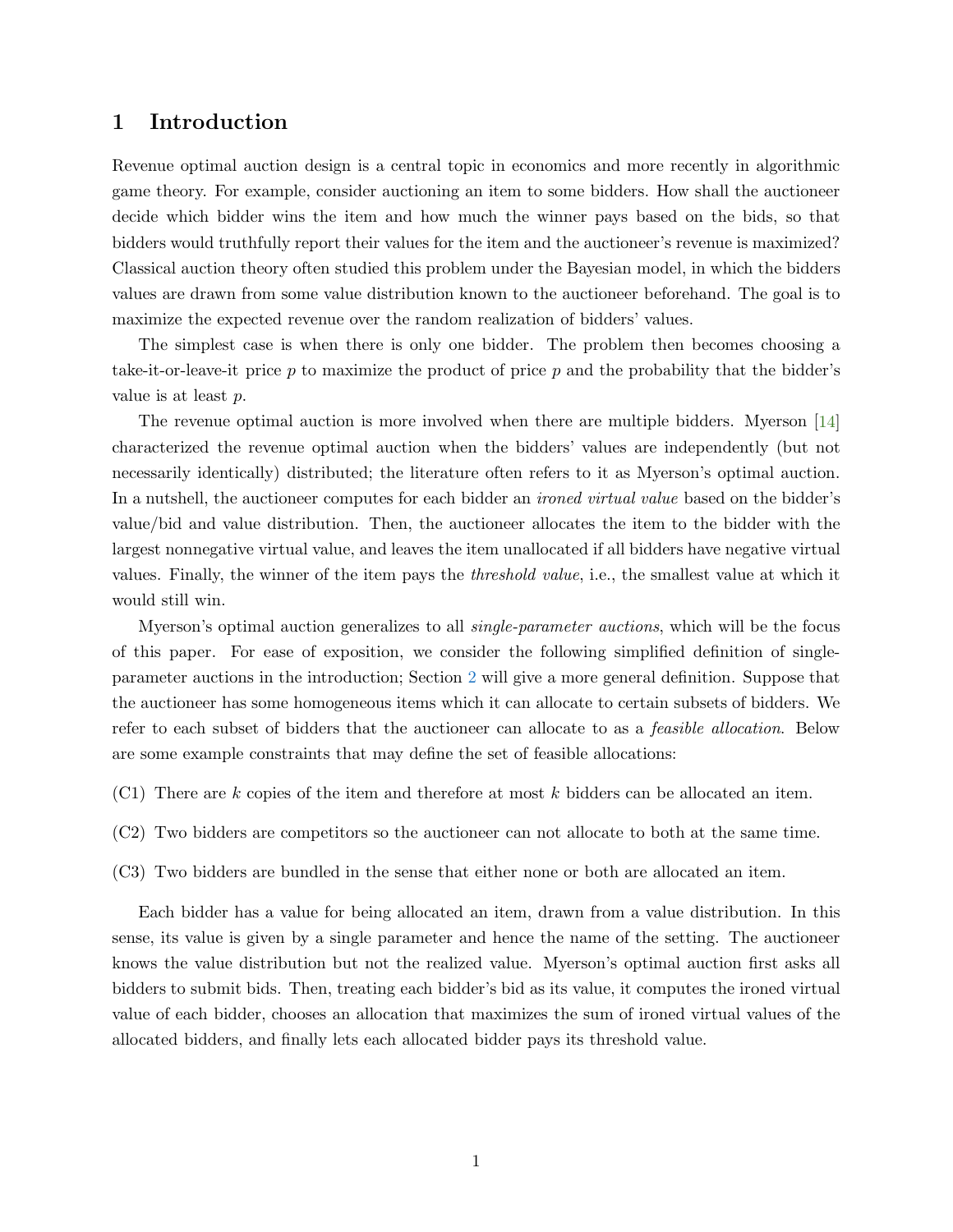### 1.1 Inaccurate Prior and Revenue Monotonicity

To faithfully implement Myerson's optimal auction, the auctioneer would need to have complete information of each bidder's value distribution, which is rarely available. Further, it is known that the ironed virtual values are sensitive to smaller changes to the value distributions (e.g., [\[7,](#page-22-0) [15\]](#page-23-1)). This leads to a natural question: *Can the auctioneer use Myerson's optimal auction with respect to*  $(w.r.t.)$  an inaccurate prior, e.g., estimated from various data, and still expect good revenue?

Let us first revisit the simplest case of a single bidder. It is folklore that underestimating and overestimating the value distribution and, correspondingly, decreasing and increasing the resulting take-it-or-leave-it prices have contrasting impacts to the revenue. Decreasing the price by 1% would at worst lower the expected revenue by 1%, while increasing the price by 1% might lower the expected revenue to almost zero. The robustness to underestimation could be formalized as an *auction-wise revenue monotone* property. Consider any value distributions  $D$  and  $\tilde{D}$  such that the former (stochastically) dominates the latter, i.e., the former's cumulative distribution function (CDF) is point-wise less than or equal to the latter's CDF. The revenue of any auction (i.e., any take-it-or-leave-it price) w.r.t.  $D$  is greater than or equal to the revenue w.r.t.  $D$ . Hence, it is safer to use the optimal take-it-or-leave-it price w.r.t. an inaccurate prior  $\ddot{D}$  that is an underestimation, since the auctioneer can guarantee getting at least the estimated revenue of the chosen auction.

Do similar properties hold when there are multiple bidders? It is easy to construct counterexamples that refute auction-wise revenue monotonicity; but is it still safe to use the optimal auction w.r.t. an underestimation and guarantee getting at least the estimated revenue? Devanur, Huang, and Psomas [\[4](#page-22-1)] gave an affirmative answer when the set of feasible allocations form a matroid. They called this property *strong revenue monotonicity*. While we defer the definition of matroids to Section [2,](#page-5-0) readers may think of the aforementioned constraint (C1) as a running example, which is called a k-uniform matroid.

Beyond the matroid setting, only a weaker notion of revenue monotonicity was known in the literature (folklore, c.f., [\[4](#page-22-1)]): if value distribution D dominates  $\tilde{D}$  then the optimal revenue w.r.t. D is greater than or equal to the optimal revenue w.r.t.  $\ddot{D}$ . This weaker notion is insufficient for answering our motivating question, i.e., how much revenue the auctioneer could expect when it uses Myerson's optimal auction w.r.t. an inaccurate prior. Hence, this paper studies whether strong revenue monotonicity holds for general single-parameter auctions. Before getting to our results, we remark that intriguingly even the weaker notion of revenue monotonicity ceases to hold in the presence of multiple types of items, a.k.a., the multi-parameter setting, as proved by Hart and Reny [\[10](#page-23-2)].

**Our Contribution.** On the one hand, we prove that strong revenue monotonicity does not hold in general single-parameter auctions (Theorem [3.1\)](#page-10-0), even if the set of feasible allocations is downward-

<span id="page-2-0"></span><sup>1</sup>For example, consider two bidders Alice and Bob and the auctioneer can allocate to at most one. Consider an auction that allocates to Alice and charges her \$1 if her value is at least \$1, and otherwise allocates to Bob and charges him \$10 if his value is at least \$10. When Alice's value and Bob's value are deterministically \$0 and \$10, the revenue is \$10. Increasing Alice's value distribution to be deterministically \$1, however, lowers the revenue to \$1.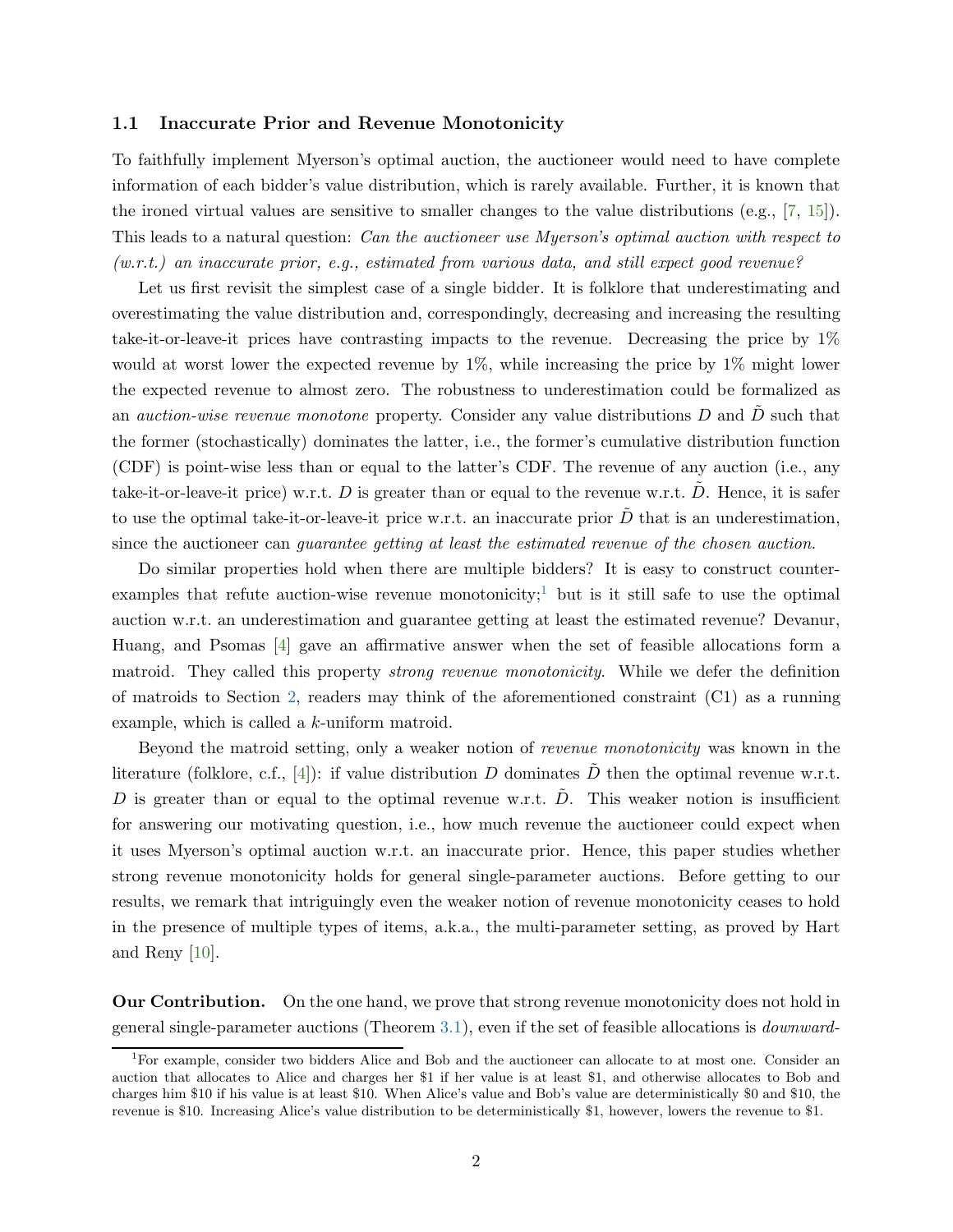<span id="page-3-0"></span>

Figure 1: Revenue monotone properties in different auction settings. A setting satisfies a revenue monotone property if all auctions therein satisfies the property. A setting does not satisfy a revenue monotone property if there is an auction in the setting violating the property.

closed, i.e., removing a bidder from any feasible allocation would give another feasible allocation, such as the aforementioned constraints (C1) and (C2). In fact, we show that a downward-closed single-parameter auction is strongly revenue monotone if and only if its feasible allocations form a matroid (Theorem [3.3\)](#page-11-0). Further, the decrease in revenue could be as large as a constant fraction of the optimal revenue (Corollary [3.2\)](#page-11-1).

On the other hand, we show that the auctioneer can nonetheless ensure good revenue by using Myerson's optimal auction w.r.t. an *approximately accurate* underestimation for all single-parameter auctions, including those that are not downward-closed, e.g., with the aforementioned constraint (C3). Concretely, we prove that if D dominates  $\tilde{D}$  and further D and  $\tilde{D}$  are sufficiently close, then running Myerson's optimal auction w.r.t.  $\tilde{D}$  when the value distribution is D gets almost the optimal revenue w.r.t.  $\tilde{D}$  (Theorem [3.5\)](#page-13-1). We call this property approximate strong revenue monotonicity.

Figure [1](#page-3-0) summarizes the revenue monotone properties in different auction settings.

### 1.2 Sample Complexity

Closely related to the analysis of Myerson's optimal auction obtained from an inaccurate prior, Cole and Roughgarden [\[3](#page-22-2)] introduced a model in which the auctioneer can only access the value distribution through i.i.d. samples. They asked how many samples are sufficient and necessary for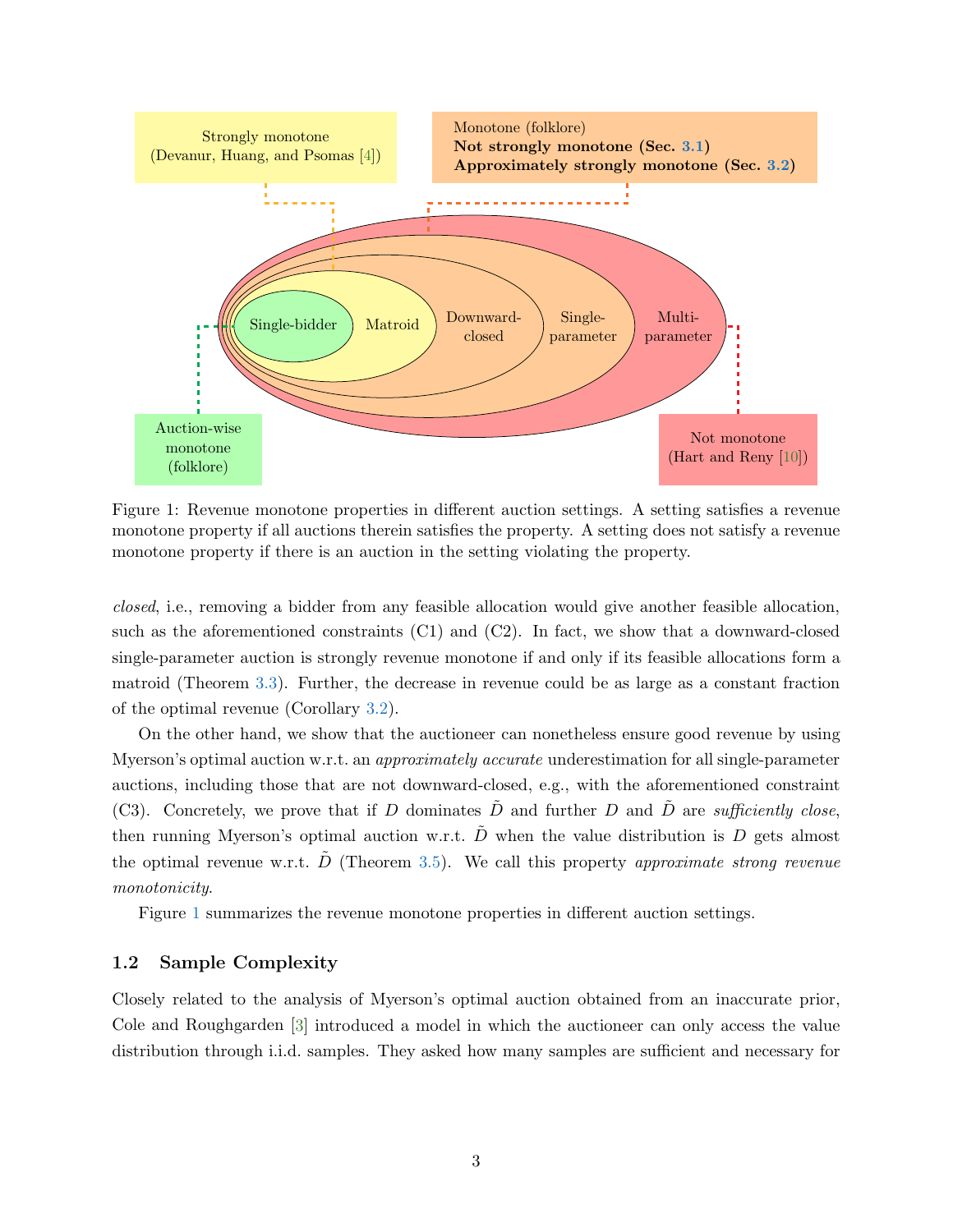<span id="page-4-1"></span>Table 1: Summary of sample complexity upper bounds of different single-parameter auctions. Here n denotes the number of bidders,  $k$  denotes the maximum total allocated amount in any feasible allocation, a.k.a., the rank,  $\epsilon$  denotes the additive approximation factor, and  $\delta$  denotes the algorithm's failure probability.

|                  | Best Previous Bound                                                                                             |                   | This Paper                                                                     |            |
|------------------|-----------------------------------------------------------------------------------------------------------------|-------------------|--------------------------------------------------------------------------------|------------|
| Single-bidder    | $O(\frac{1}{\epsilon^2} \log \frac{1}{\epsilon \delta})$                                                        | 111               |                                                                                |            |
| Matroid          | $O(\frac{nk}{\epsilon^2} \log^2 \frac{n}{\epsilon} \log \frac{nk}{\epsilon} \log \frac{nk}{\epsilon^{\delta}})$ | $[7]$             | $O(\frac{nk}{\epsilon^2} \log \frac{nk}{\epsilon \delta})$                     | (Thm. 4.1) |
| Downward-closed  | $O(\frac{nk^2}{\epsilon^3} \log \frac{nk}{\epsilon \delta})$                                                    | [5]               | $O(\frac{nk}{\epsilon^2} \log \frac{nk}{\epsilon^{\lambda}})$                  | (Thm. 4.1) |
| Single-parameter | $O(\frac{nk^2}{\epsilon^3} \log \frac{nk}{\epsilon \delta})$                                                    | $\lceil 5 \rceil$ | $O(\frac{nk^2}{\epsilon^2} \log \frac{nk}{\epsilon} \log \frac{nk}{\epsilon})$ | (Thm. 4.3) |

learning an auction that is optimal up to an  $\epsilon$  error?<sup>[2](#page-4-0)</sup> Driven by strong revenue monotonicity, Guo, Huang, and Zhang [\[7](#page-22-0)] proposed to use Myerson's optimal auction w.r.t. a dominated product empirical distribution derived from samples so that it is dominated by the true distribution and is as close to the true distribution as possible. They showed that this approach gives sample complexity upper bounds that are tight up to logarithmic factors for auctions under matroid constraints.

Our Contribution. We proved that the weaker approximate strong revenue monotonicity proposed in this paper is already good enough for deriving sample complexity upper bounds using Myerson's optimal auction w.r.t. the dominated product empirical. In fact, our analysis is an im-provement over that of Guo et al. [\[7](#page-22-0)] and therefore even in the matroid setting our  $O(\frac{nk}{\epsilon})$  $\frac{ik}{\epsilon} \log \frac{nk}{\epsilon \delta}$ upper bound (Theorem [4.1\)](#page-18-0) is better than theirs by three logarithmic factors. Here n is the number of bidders,  $k$  is the maximum number of bidders that can be allocated to in any feasible allocation. a.k.a., the rank, and  $\delta$  is the probability that the algorithm fails to obtain an  $\epsilon$ -additive approximation. For downward-closed auctions, we derive the same bound as in the matroid setting. It improves the best previous bound by Gonczarowski and Nisan [\[5\]](#page-22-3) by a multiplicative  $\frac{k}{\epsilon}$  factor, and is tight up to an logarithmic factor due to the known lower bound in the more special matroid setting [\[7](#page-22-0)]. Last but not least, for arbitrary single-parameter auctions, we obtain a weaker bound of  $O(\frac{nk^2}{\epsilon^2})$  $\frac{nk^2}{\epsilon^2} \log \frac{nk}{\epsilon} \log \frac{nk}{\epsilon}$  (Theorem [4.3\)](#page-21-0), which nonetheless improves the best previous bound by Gonczarowski and Nisan [\[5](#page-22-3)] by a multiplicative  $\frac{1}{\epsilon}$  factor. It is an interesting open question whether the quadratic dependence in  $k$  is necessary, i.e., if general single-parameter auctions are intrinsically harder than downward-closed auctions in terms of sample complexity.

Table [1](#page-4-1) summarizes the sample complexity upper bounds of different single-parameter auctions.

<span id="page-4-0"></span><sup>&</sup>lt;sup>2</sup>Cole and Roughgarden [\[3](#page-22-2)] studied regular value distributions and  $(1 - \epsilon)$ -multiplicative approximation to the revenue of Myerson's optimal auction w.r.t. the true value distribution. We consider value distributions with bounded supports  $[0, 1]$  and  $\epsilon$ -additive approximation. Nonetheless, regular distributions and multiplicative approximation and several other settings can be reduced to our setting through appropriate discretizations (see, e.g., [\[5,](#page-22-3) [7\]](#page-22-0)).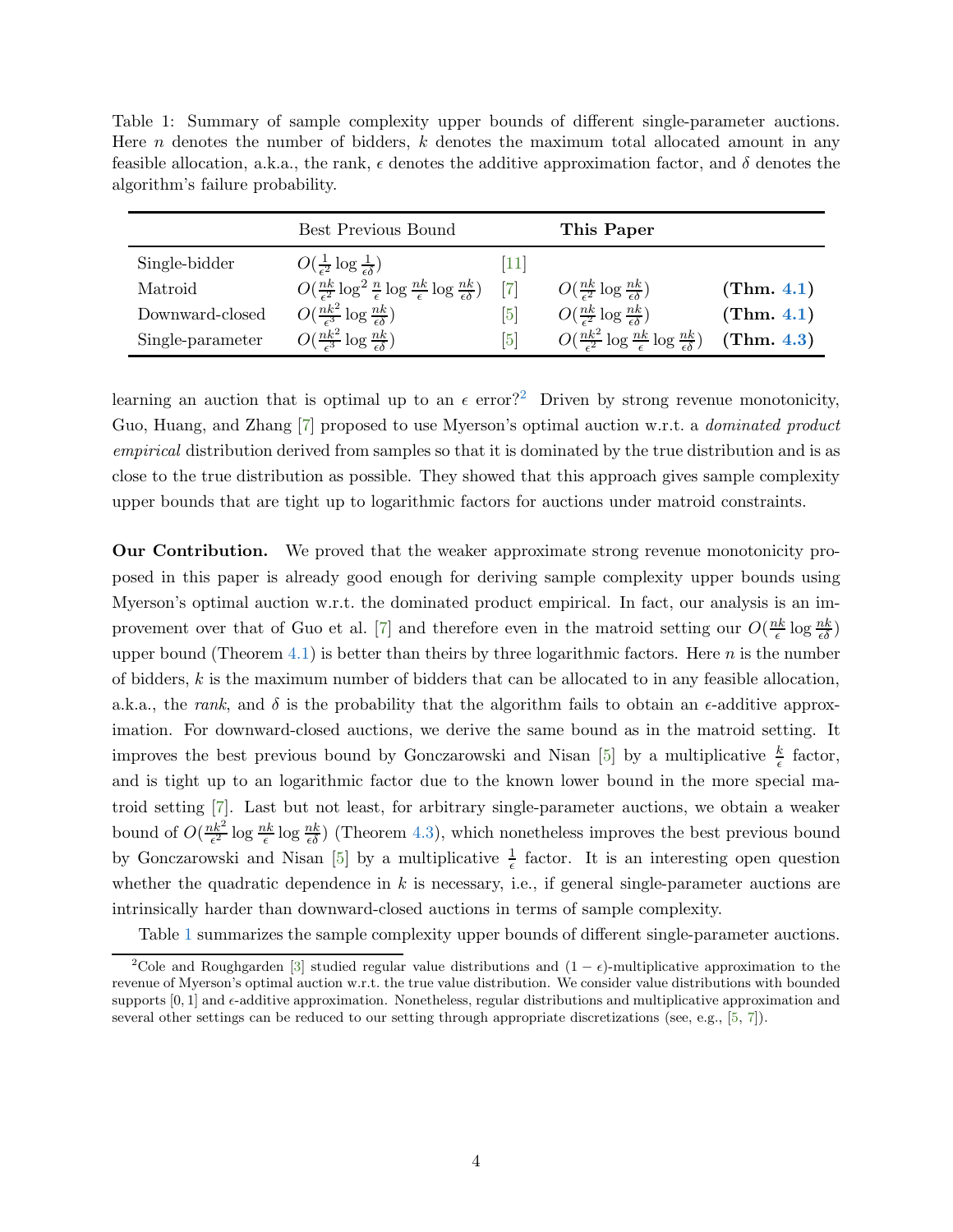### 1.3 Related Works

For multi-parameter auctions, Hart and Reny [\[10](#page-23-2)] gave an example of revenue non-monotonicity involving only one bidder and two heterogeneous items. Further, they showed two special classes of single-bidder multi-item auctions that have monotone payment functions and as a result satisfy strong revenue monotonicity.[3](#page-5-1) There is a long line of works proving that simple auctions can guarantee nearly optimal revenue in various multi-parameter auctions, e.g., by bundling all items together and posting a take-it-or-leave-it price, and by selling items separately (e.g.,  $[1, 2, 9, 12, 16]$  $[1, 2, 9, 12, 16]$  $[1, 2, 9, 12, 16]$  $[1, 2, 9, 12, 16]$  $[1, 2, 9, 12, 16]$  $[1, 2, 9, 12, 16]$  $[1, 2, 9, 12, 16]$  $[1, 2, 9, 12, 16]$ ). Rubinstein and Weinberg [\[16\]](#page-23-5) observed that these simple single-bidder auctions satisfy revenue monotonicity, i.e., they yield better revenue on stochastically dominating distributions, and therefore the optimal revenue of the respective multi-parameter auctions is approximately monotone. Yao [\[18](#page-23-6)] extended the approximate revenue monotonicity to multiple bidders with fractionally subadditive valuations.

Following Cole and Roughgarden [\[3\]](#page-22-2), there has been a vast literature devoted to the sample complexity of various auctions. Huang, Mansour, and Roughgarden [\[11](#page-23-3)] resolved the sample complexity of the single-bidder case up to logarithmic factors. Morgenstern and Roughgarden [\[13\]](#page-23-7), Devanur et al. [\[4](#page-22-1)], Gonczarowski and Nisan [\[5\]](#page-22-3), and Syrgkanis [\[17](#page-23-8)] built on learning theory to improve the sample complexity upper bound of single-parameter auctions with multiple bidders. Guo et al. [\[7](#page-22-0)] built on strong revenue monotonicity and got sample complexity upper and lower bounds tight up to logarithmic factors for the matroid setting. Although a complete characterization of optimal multi-parameter auctions remains elusive, Gonczarowski and Weinberg [\[6\]](#page-22-7) and Guo et al. [\[8](#page-22-8)] showed that polynomially many samples are informationally sufficient for learning an multiparameter auction optimal up to an  $\epsilon$  error. Last but not least, Guo et al. [\[8](#page-22-8)] extended the notion of strong monotonicity to other Bayesian optimaization problems including prophet inequality and Pandora's problem, and obtained nearly tight sample complexity upper bounds for these problems.

## <span id="page-5-0"></span>2 Preliminaries

**Notations.** Let  $\mathbb{R}_+$  denote the set of nonnegative real numbers. Let  $[n] = \{1, 2, ..., n\}$ . For any distribution P on  $\mathbb{R}_+$ , we abuse notation and let P also denote its cumulative distribution function (CDF), i.e.,  $P(v) = \mathbf{Pr}_{u \sim P}[u \le v]$ ; thus, its derivative  $P'(v)$  (if exists) is the probability density function (PDF). For distributions P and Q on  $\mathbb{R}_+$ , we say that P (first-order) stochastically dominates Q, denoted as  $P \succeq Q$ , if  $P(v) \leq Q(v)$  for all  $v \in \mathbb{R}_+$ . For any distribution P over a domain  $\Omega$  and any function  $f : \Omega \to \mathbb{R}$ , we write  $f(P)$  for the expected function value  $\mathbf{E}_{\omega \sim P} f(\omega)$ .

### 2.1 Single-parameter Auctions

In a single-parameter auction with n bidders, each bidder i has a private value  $v_i \in \mathbb{R}_+$  drawn independently from a distribution  $D_i$ . An auction proceeds as follows. First each bidder i submits

<span id="page-5-1"></span> ${}^{3}$ Hart and Reny [\[10](#page-23-2)] only claimed revenue monotonicity but implicitly proved strong revenue monotonicity as well.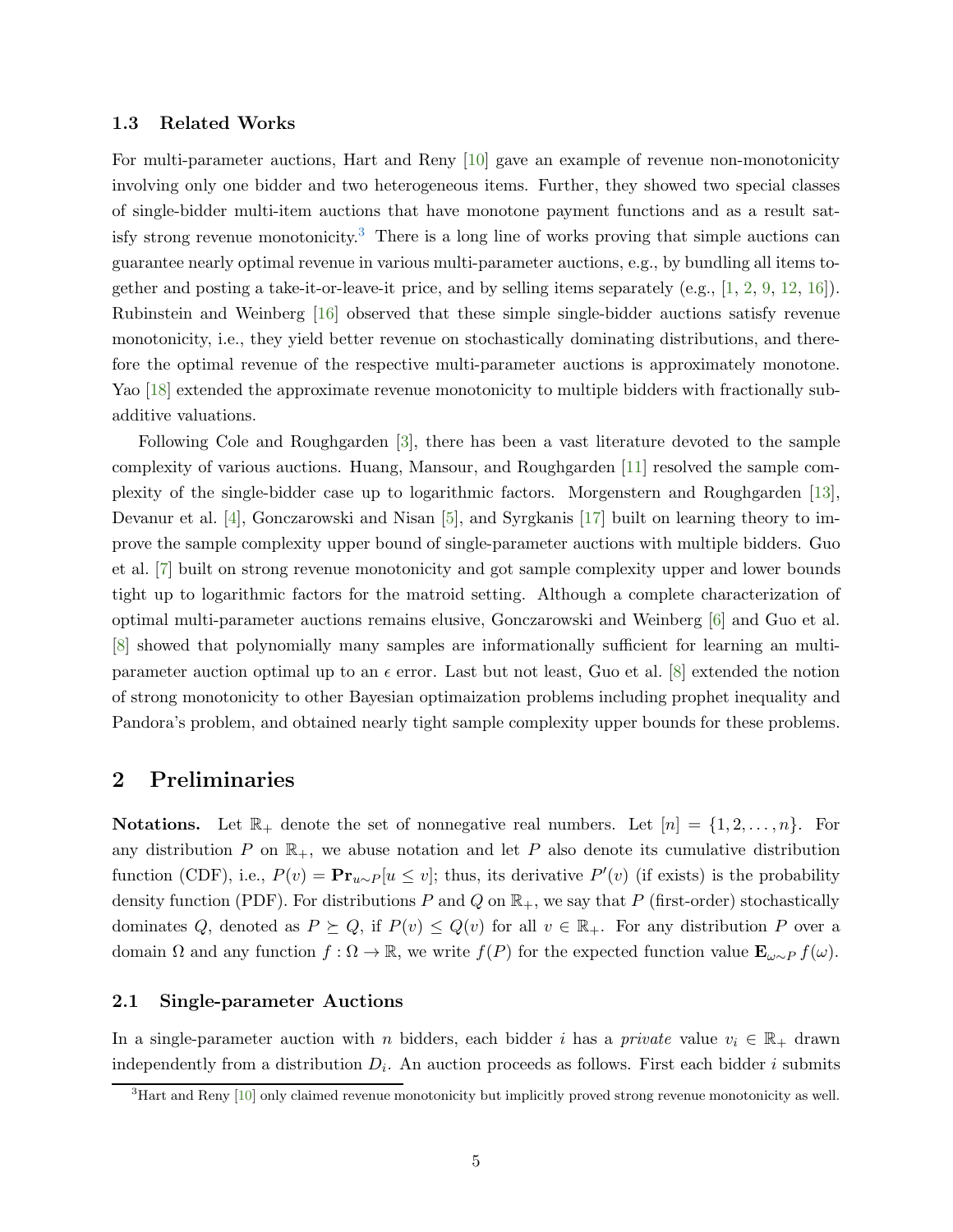a bid  $b_i$  to the auctioneer. The auctioneer then picks an allocation x from a set  $\mathcal{X} \subset \mathbb{R}^n_+$  of feasible allocations, and prices  $p \in \mathbb{R}^n_+$  according to the bids. Note that from now on we consider a more general model that allows the allocation x to be non-binary. Each bidder i receives allocation  $x_i$ , pays  $p_i$ , and gets utility  $v_i x_i - p_i$ . Throughout the paper we will focus on *truthful* auctions in which a bidder can always guarantee a non-negative utility and can maximize its utility by bidding its value. Hence, we will assume  $b_i = v_i$  and will no longer talk about bids.

Let  $k = \max_{x \in \mathcal{X}} ||x||_1$  be the maximum size of any feasible allocation. Following a terminology from the special case when  $\mathcal X$  is the convex hull of a matroid, we refer to k as the rank. Finally, for ease of exposition we assume without loss of generality (WLOG) that the problem is unit-demand, i.e.,  $x_i \leq 1$  for any feasible allocation  $x \in \mathcal{X}$  and any bidder i. The general case can be reduced to this unit-demand case, since an  $\epsilon$ -approximation in an auction with n bidders, rank k, and maximum demand d is equivalent to an  $\frac{\epsilon}{d}$ -approximation in another auction with n bidders, rank k  $\frac{k}{d}$ , and unit-demand, obtained by scaling all allocations by a factor  $\frac{1}{d}$ .

**Quantiles and Revenue Curves.** For any value distribution D on  $\mathbb{R}_+$ , the quantile of a value  $v \in \mathbb{R}_+$  w.r.t. D is the probability that a sample from D is greater than v:

$$
q_D(v) = \mathbf{Pr}_{u \sim D} [u > v].
$$

On the other hand, for any quantile  $q \in [0, 1]$  the corresponding value w.r.t. D is:

$$
v_D(q) = \inf \{ v : q_D(v) \le q \} .
$$

We remark that  $v_D$  is simply the inverse of  $q_D$  if D is continuous.

For any value distribution D and any quantile  $0 \le q \le 1$ , consider  $q^+ = \mathbf{Pr}_{u \sim D}[u \ge v_D(q)]$  and  $q^- = \mathbf{Pr}_{u \sim D}[u > v_D(q)]$  in the next definition. If the distribution is continuous, we would have that  $q = q^+ = q^-$ . The revenue curve w.r.t. value distribution D in the quantile space is:

$$
R_D(q) = \begin{cases} q \cdot v_D(q) & \text{if } D \text{ is continuous at } v_D(q); \\ \frac{q-q}{q^+-q}q^+v_D(q^+)+\frac{q^+-q}{q^+-q}q^-v_D(q^-) & \text{if } v_D(q) \text{ is a point mass.} \end{cases}
$$

The *ironed* revenue curve is its convex hull, i.e.:

$$
\bar{R}_D(q) = \max \{ R_D(P) : P \text{ is a distribution over } [0,1] \text{ with expectation } q \}
$$
.

**Optimal Auction.** Given any truthful auction  $M$ , abuse notation and let  $M$  also be a mapping from value profiles to the resulting revenue. That is, for any  $v = (v_1, v_2, \ldots, v_n)$ ,  $M(v)$  denotes the revenue of M when bidders bid v; for any product value distribution  $D = D_1 \times D_2 \times \cdots \times D_n$ ,  $M(D)$  denotes the expected revenue of M. Let  $\text{OPT}(D)$  be the largest expected revenue achievable by truthful auctions when the value distribution is D.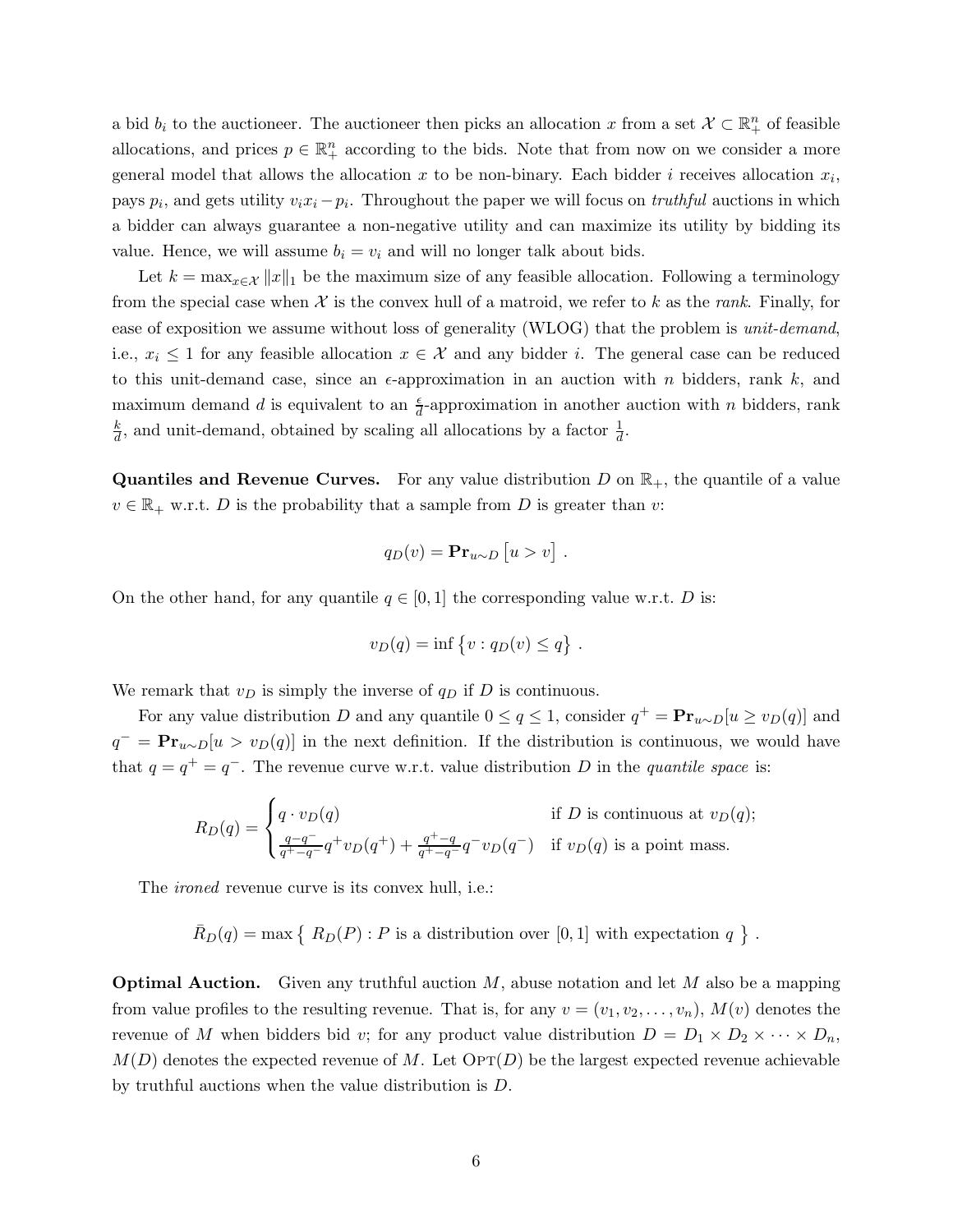Myerson [\[14](#page-23-0)] introduced the *virtual values* of any bidder *i*, defined as  $\varphi_i(v_i) = v_i - \frac{1 - D_i(v)}{D'_i(v)}$  when value distribution  $D_i$  is continuous; it can be generalized to arbitrary value distributions as the right derivative of revenue curve  $R_{D_i}(q)$  at  $q_D(v_i)$ . Myerson showed that an auction is truthful if and only if its allocation rule x is monotone, i.e., if  $x_i$  is nondecreasing in  $v_i$  for all bidders i, and the payment rule  $p$  is determined by a specific formula according to the allocation rule  $x$ . Further, the expected revenue equals the expected virtual welfare:

$$
\mathbf{E}_{v \sim D} \sum_{i=1}^n x_i(v) \varphi_i(v_i) .
$$

Myerson further defined the ironed virtual values of any bidder i, denoted as  $\bar{\varphi}_i$ . It is the right derivative of the ironed revenue curve  $\bar{R}_{D_i}(q)$  at  $q_D(v_i)$ . Finally, Myerson showed that to maximize the expected revenue, the optimal auction always chooses an allocation that maximizes the ironed virtual welfare. Denote Myerson's optimal auction w.r.t. a value distribution D as  $M_D$ .

A value distribution is regular if its revenue curve is concave. For regular distributions, the ironed revenue curve coincides with the revenue curve, and the ironed virtual values coincide with the virtual values.

Figure [2](#page-8-0) presents an illustrative example of the revenue curves and virtual values w.r.t. a value distribution that has a point mass of  $\frac{1}{5}$  at value  $\frac{1}{2}$ , and is uniform over [0, 1] otherwise. Figure [2a](#page-8-0) demonstrates the case of value  $v = 1/5$  which is not a point mass; it corresponds to quantile  $q = 4/5$ , and the right derivative of the revenue curve equals the virtual value. Figure [2b](#page-8-0) shows the case of value  $v = 1/2$  which is a point mass; it corresponds to a *left-closed-right-open* quantile interval  $q \in [2/5, 3/5)$ , and the right derivative of the revenue curve equals the virtual value. Finally, Figure [2c](#page-8-0) gives the ironed revenue curve, ironing quantile interval  $(3-\sqrt{3})/5$ , 3/5). It effectively rounds the values from  $\frac{1}{2}$  to  $\frac{(1+\sqrt{3})}{4}$  down to  $\frac{1}{2}$ ; the ironed revenue curve is the revenue curve of the rounded distribution, with a point mass of  $\sqrt{3}/5$  at value  $1/2$ , and has probability density  $4/5$  in value intervals  $[0, 1/2)$  and  $(1+\sqrt{3})/4$ , 1. We remark that interpreting ironing as a rounding of values will be a useful viewpoint in an argument in Section [3.2.](#page-13-0)

Finally, we formally define strong revenue monotonicity below.

**Definition 2.1.** The single-parameter auctions with feasible allocations  $\mathcal{X}$  satisfy *strong revenue monotonicity* if for any product value distribution  $D$  and any stochastically dominating product value distribution  $D \succeq \tilde{D}$ , Myerson's optimal auction  $M_{\tilde{D}}$  w.r.t.  $\tilde{D}$  gets weakly larger revenue from D than from  $\tilde{D}$ , i.e.:

$$
M_{\tilde{D}}(D) \geq \text{OPT}(\tilde{D}) \ .
$$

### 2.2 Set Systems and Matroids

The simplified definition of single-parameter auctions in the introduction further assumes that the set of feasible allocations consists of some binary allocations, in which every  $x_i \in \{0, 1\}$ , and their convex combinations through randomized allocations. We can describe the set of feasible allocations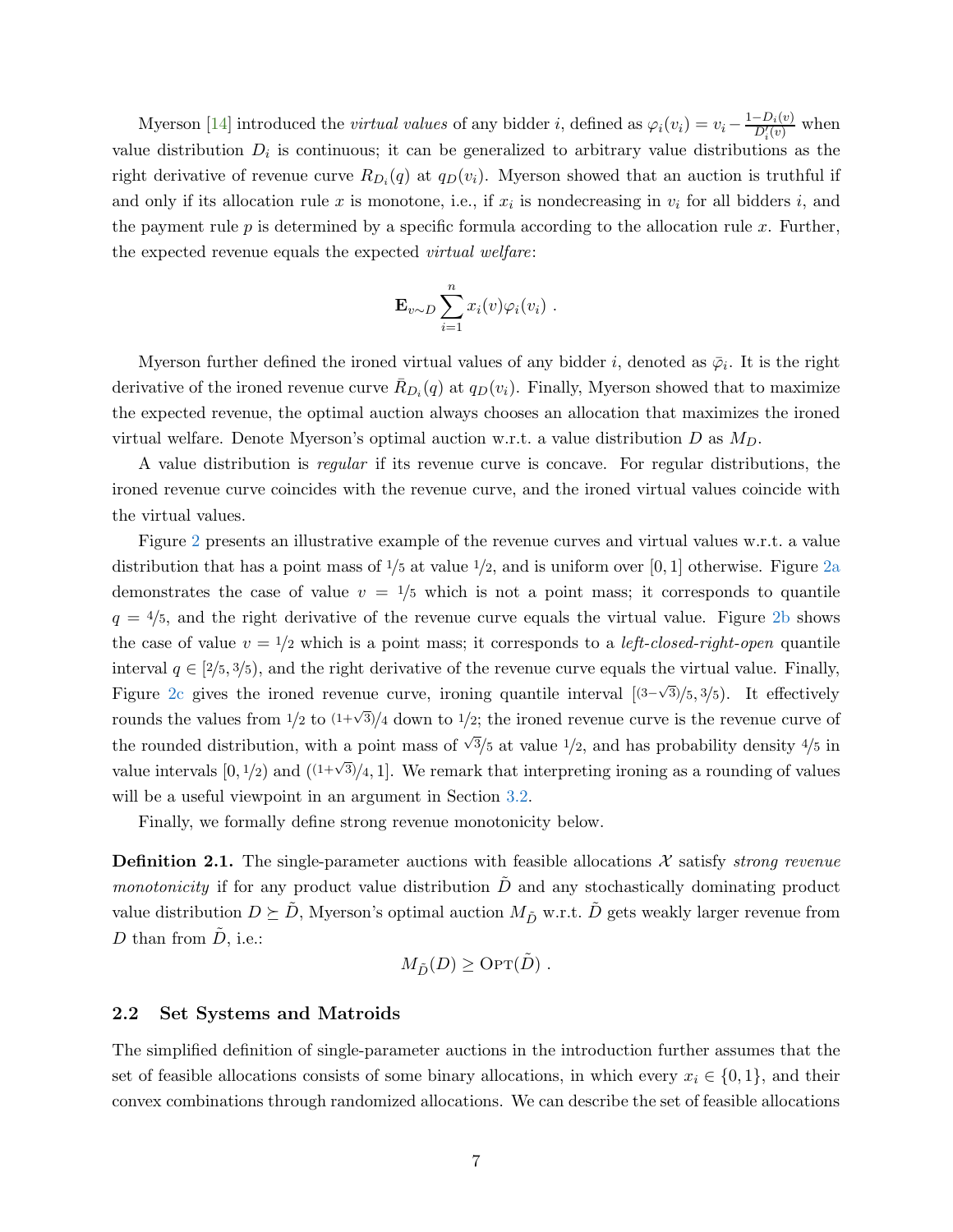<span id="page-8-0"></span>

Figure 2: Revenue curves. This example corresponds to a value distribution that has a point mass of  $\frac{1}{5}$  at value  $\frac{1}{2}$ , and otherwise is uniform over [0, 1].

of such an auction by a set system. Let  $\mathcal I$  be the set of subsets of bidders that can be allocated to in any feasible allocation; the notation  $\mathcal I$  comes from the concept of *independent sets* in set systems. For any  $S \in \mathcal{I}$ , let  $x^S$  be the corresponding allocation vector, i.e.,  $x_i^S = 1$  if  $i \in S$  and  $x_i^S = 0$ otherwise. The set of feasible allocation can then be written as:

$$
\Big\{ \sum_{S \in \mathcal{I}} \lambda^S x^S \; : \; \sum_{S \in \mathcal{I}} \lambda^S = 1 \text{ and } \forall S \in \mathcal{I}, \lambda^S \ge 0 \; \Big\}
$$

A set system is a matroid if it satisfies:

- (M1) The empty set is feasible, i.e.,  $\emptyset \in \mathcal{I}$ .
- (M2) The feasible sets are *downward-closed*, i.e., if  $S' \subseteq S$  and  $S \in \mathcal{I}$  then  $S' \in \mathcal{I}$ .
- (M3) The feasible sets satisfy the *exchange property*, i.e., for any feasible sets  $S, S' \in \mathcal{I}$  such that  $|S'| < |S|$ , there is a bidder  $i \in S \setminus S'$  that can be allocated to on top of S', i.e.,  $S' \cup \{i\} \in \mathcal{I}$ .

Naturally it is a downward-closed set system if it satisfies the first two.

### 2.3 Empirical Distributions

Let  $D = D_1 \times D_2 \times \cdots \times D_n$  be a product value distribution. Given N i.i.d. samples from D, the product empirical distribution  $E = E_1 \times E_2 \times \cdots \times E_n$  is defined such that each dimension  $E_i$ is the uniform distribution over the samples from  $D_i$ . The next lemma follows from Bernstein's inequality and union bound.

**Lemma 2.1** (c.f., Lemma 5 of Guo et al. [\[7](#page-22-0)]). For any product distribution D on  $\mathbb{R}^n_+$ , any positive integer N, and any  $0 < \delta < 1$ , consider the product empirical distribution E from N i.i.d. samples from D. Then, with probability at least  $1 - \delta$ , for any bidder  $1 \leq i \leq n$ :

$$
\max_{v \in \mathbb{R}_+} |D_i(v) - E_i(v)| \le \sqrt{\frac{2D_i(v)(1 - D_i(v)) \ln \frac{2nN}{\delta}}{N}} + \frac{\ln \frac{2nN}{\delta}}{N}.
$$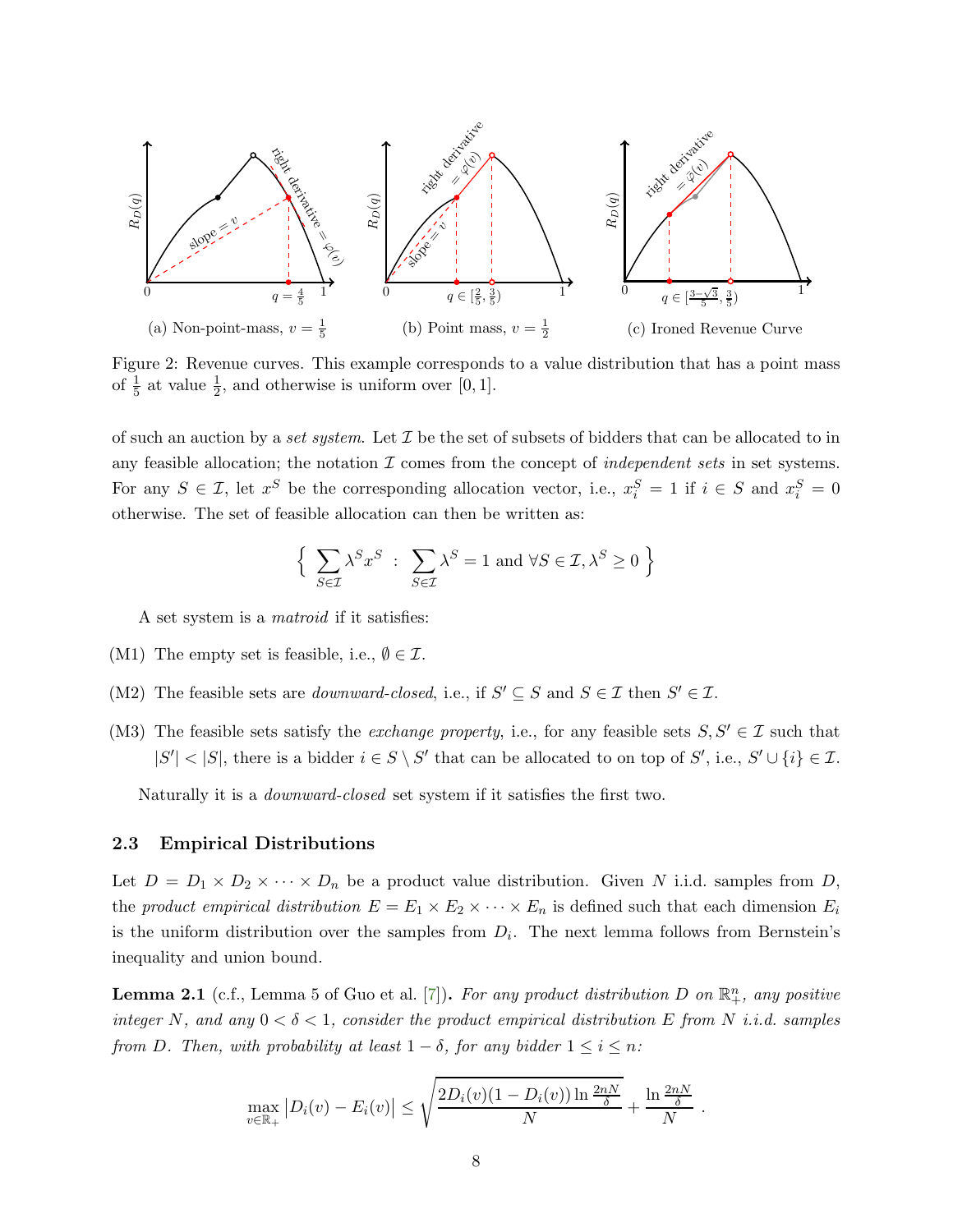Further define the *dominated product empirical distribution*  $\tilde{E} = \tilde{E}_1 \times \tilde{E}_2 \times \cdots \times \tilde{E}_n$  such that for any bidder i and any value  $0 \le v_i \le 1$ :

$$
\tilde{E}_i(v_i) = E_i(v_i) + \sqrt{\frac{2E_i(v)(1 - E_i(v)) \ln \frac{2nN}{\delta}}{N}} + \frac{4 \ln \frac{2nN}{\delta}}{N}.
$$

The larger constant in the last term upper bounds the difference from having distinct terms inside the square root compared to the previous equation.

<span id="page-9-1"></span>**Lemma 2.2** (c.f., Lemmas 6 and 7 of Guo et al. [\[7\]](#page-22-0)). For any product distribution D on  $\mathbb{R}^n_+$ , any positive integer N, and any  $0 < \delta < 1$ , consider the dominated product empirical distribution  $\tilde{E}$ from N i.i.d. samples from D. Then, with probability at least  $1 - \delta$ , for any bidder  $1 \leq i \leq n$  and any value  $0 \le v_i \le 1$ :

$$
D_i(v_i) \leq \tilde{E}_i(v_i) \leq D_i(v_i) + \sqrt{\frac{8D_i(v)(1 - D_i(v)) \ln \frac{2nN}{\delta}}{N}} + \frac{7 \ln \frac{2nN}{\delta}}{N}.
$$

Motivated by the above bounds on the differences between the original distribution and empirical distributions and driven by our analysis, we say that two product value distributions  $P$  and  $Q$  are  $\epsilon$ -close, denoted as  $P \approx_{\epsilon} Q$ , if for any bidder i and any value  $0 \le v_i \le 1$  we have:

$$
|P_i(v_i) - Q_i(v_i)| \le \sqrt{\frac{(1 - \max\{P_i(v_i), Q_i(v_i)\})\epsilon^2}{4nk}} + \frac{\epsilon^2}{2nk}.
$$

Then, as a corollary of Lemma [2.2](#page-9-1) we have the next lemma.

**Lemma 2.3.** For any product distribution D on  $\mathbb{R}^n_+$ , any positive integer N, and any  $0 < \delta < 1$ , consider the dominated product empirical distribution  $\tilde{E}$  from N i.i.d. samples from P. If:

$$
N \ge C \cdot \frac{nk}{\epsilon^2} \log \frac{nk}{\epsilon \delta} ,
$$

for a sufficiently large constant C, then with probability at least  $1 - \delta$  we have both  $D \succeq \tilde{E}$  and  $D \approx_{\epsilon} E$ .

# <span id="page-9-0"></span>3 Strong Revenue (Non-)Monotonicity

### 3.1 Example of Non-monotonicity

Recall that Devanur et al. [\[4](#page-22-1)] proved the strong revenue monotonicity of single-parameter auctions in the matroid setting, i.e., when the set of feasible allocations is the convex hull of the basis of a matroid. This subsection shows that the strong revenue monotonicity fails to generalize to more general single-parameter auctions (for some value distributions) even if we assume downwardcloseness of the feasible allocations.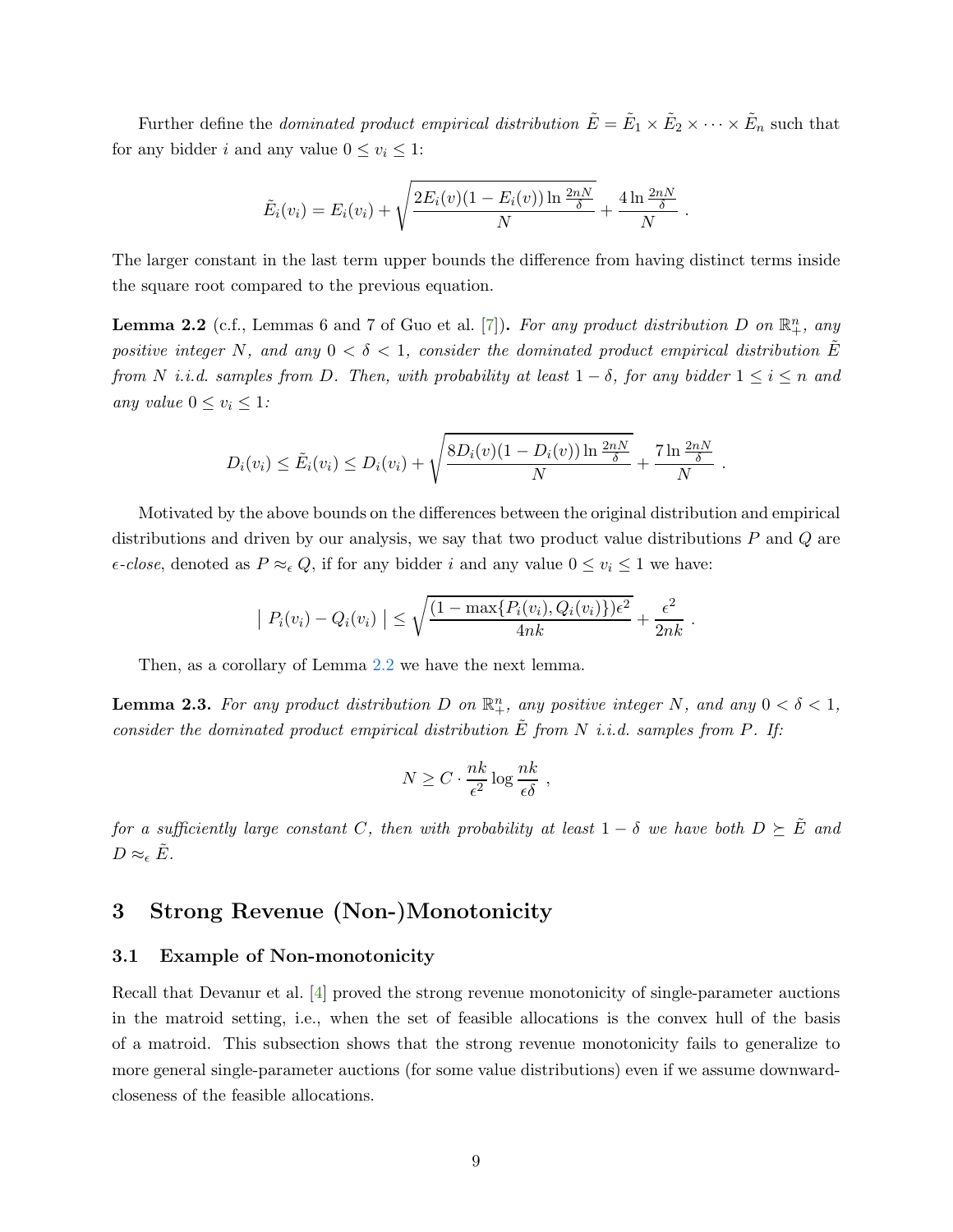<span id="page-10-1"></span>

Figure 3: Revenue curve of  $\tilde{D}_B$  and  $\tilde{D}_C$  in the proof of Theorem [3.1](#page-10-0)

Example (Minimum Non-matroid). Consider a 3-bidder rank-2 auction as follows. We refer to the three bidders as  $A, B$  and  $C$ . Let the set of feasible allocations be:

$$
\mathcal{X} = \left\{ (x_A, x_B, x_C) \in [0, 1]^3 : x_A + x_B \le 1 \text{ and } x_A + x_C \le 1 \right\}.
$$

In other words, it is the convex hull of allocating exclusively to A, i.e.,  $x = (1, 0, 0)$ , allocating to one or both of B and C, i.e.,  $x = (0, 1, 1), (0, 1, 0),$  or  $(0, 0, 1),$  and not allocating anything, i.e.,  $x = (0, 0, 0).$ 

<span id="page-10-0"></span>**Theorem 3.1.** The single-parameter auction whose feasible allocations are the above minimum non-matroid does not satisfy strong revenue monotonicity (for some value distributions).

*Proof.* Consider two value distributions D and  $\tilde{D}$  as follows. The value of A is deterministically  $\frac{1}{2}$ in both D and  $\tilde{D}$ , i.e., its value distributions are identically a point mass. By definition its virtual value is also deterministically  $\frac{1}{2}$ 

The values of B and C are independently and identically distributed in both distributions. In the smaller distribution  $\tilde{D}$ , the value of each is 1 with probability  $\epsilon = \frac{1}{10}$  and is  $2\epsilon$  otherwise. In the larger distribution  $D$ , the values are deterministically 1. By definition, the revenue curves w.r.t. the smaller distribution  $\ddot{D}$  are as given in Figure [3](#page-10-1) and the corresponding the virtual values are:

$$
\varphi_{\tilde{D}_{B}}(v) = \varphi_{\tilde{D}_{C}}(v) = \begin{cases} 1 & \text{if } v = 1; \\ \frac{\epsilon}{1-\epsilon} < 2\epsilon & \text{if } \epsilon \leq v < 1; \\ -\infty & \text{if } 0 \leq v < \epsilon. \end{cases}
$$

Therefore, Myerson's optimal auction  $M_{\tilde D}$  w.r.t.  $\tilde D$  is as follows:

- If  $v_B = v_C = 1$ , allocate to both B and C, and let each of them pay  $\epsilon$ ; that is,  $x = (0, 1, 1)$ and  $p = (0, \epsilon, \epsilon)$ .
- If  $v_B = 1$ ,  $v_C = \epsilon$ , allocate to both B and C, and let B pay 1 and let C pay  $\epsilon$ ; that is,  $x = (0, 1, 1)$  and  $p = (0, 1, \epsilon)$ .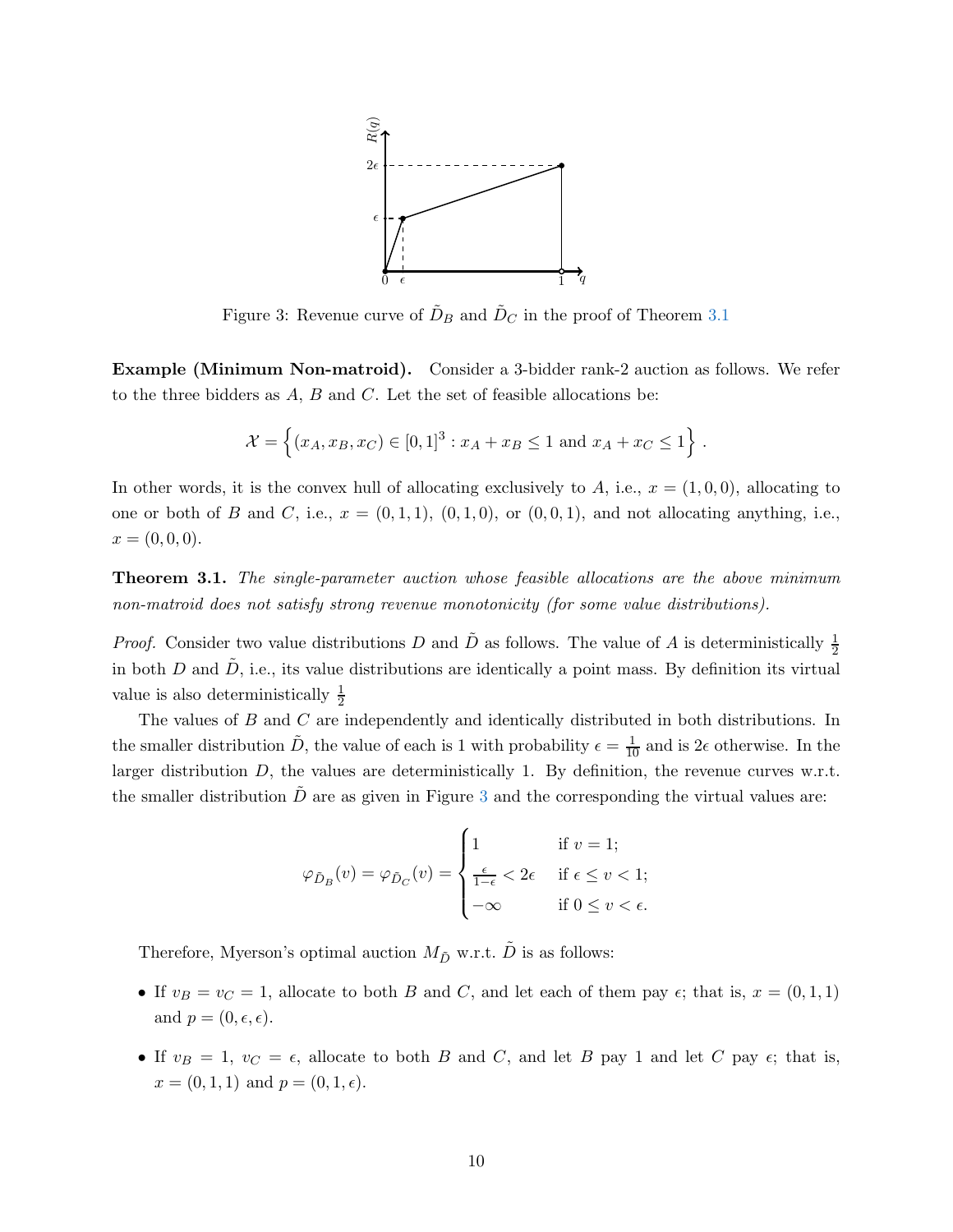- If  $v_B = \epsilon$ ,  $v_C = 1$ , allocate to both B and C, and let B pay  $\epsilon$  and let C pay 1; that is,  $x = (0, 1, 1)$  and  $p = (0, \epsilon, 1)$ .
- If  $v_B = v_C = \epsilon$ , allocate to A, let A pay  $\frac{1}{2}$ ; that is,  $x = (1, 0, 0)$  and  $p = (\frac{1}{2}, 0, 0)$ .

The corresponding expected revenue equals:

$$
M_{\tilde{D}}(\tilde{D})=(1-\epsilon)^2\cdot\frac{1}{2}+2\epsilon(1-\epsilon)\cdot(1+\epsilon)+\epsilon^2\cdot2\epsilon>\frac{1}{2}-\epsilon.
$$

The above Myerson's optimal auction w.r.t.  $\tilde{D}$  suffers from non-monotone payments: when only one of B and C has value 1 the total payment is  $1 + \epsilon$ ; when both of them have value 1, however, the total payment is only  $2\epsilon$ . That is why in the bigger value distribution D we let B and C's value distributions be identically a point mass at 1. As a result, the expected revenue is only

$$
M_{\tilde{D}}(D)=2\epsilon
$$
 .

 $\Box$ 

By our choice of  $\epsilon = \frac{1}{10}$  we have  $M_{\tilde{D}}(D) < M_{\tilde{D}}(\tilde{D}) - \Omega(1)$ .

**Remark 3.1.** In the above construction,  $\epsilon$  can be arbitrarily small. Therefore, the multiplicative gap between the optimal revenue of a value distribution  $\ddot{D}$  and the revenue of running Myerson's optimal auction w.r.t.  $\tilde{D}$  on a stochastically dominating distribution  $D$  can be arbitrarily large.

By making  $\lfloor \frac{k}{2} \rfloor$  $\frac{k}{2}$  copies of the minimum non-matroid and the value distributions in Theorem [3.1,](#page-10-0) we get that the decrease in revenue could be as large as  $\Omega(k)$ , which is at least a constant factor of the optimal revenue since the latter cannot exceed  $k$ .

<span id="page-11-1"></span>Corollary 3.2. For any positive integer k, there is a rank-k downward-closed single-parameter auction, and two value distributions  $D \succeq \tilde{D}$  such that:

$$
M_{\tilde{D}}(D) < M_{\tilde{D}}(\tilde{D}) - \Omega(k) .
$$

Finally, we build on the above example to show that the matroid setting is the only case satisfying strong revenue monotonicity among all downward-closed set systems.[4](#page-11-2)

<span id="page-11-0"></span>Theorem 3.3. If the set of feasible allocations of a single-parameter auction is a downward-closed set system, then it satisfies strong revenue monotonicity (for all value distributions) if and only the set system is a matroid.

Proof. Devanur et al. [\[4](#page-22-1)] proved the direction from matroid to strong revenue monotonicity. It remains to prove that any downward-closed non-matroid auction does not satisfy strong revenue monotonicity. Consider any such auction and its set  $\mathcal I$  of feasible subsets of bidders who could be allocated to. Since it is downward-closed and is not a matroid, it must violate the exchange property

<span id="page-11-2"></span><sup>&</sup>lt;sup>4</sup>We need the assumption of downward-closeness because otherwise it could be a non-matroid but also effectively equivalent to a matroid, e.g., by adding a dummy bidder i who must be allocated to, i.e.,  $x_i = 1$ , to a matroid setting.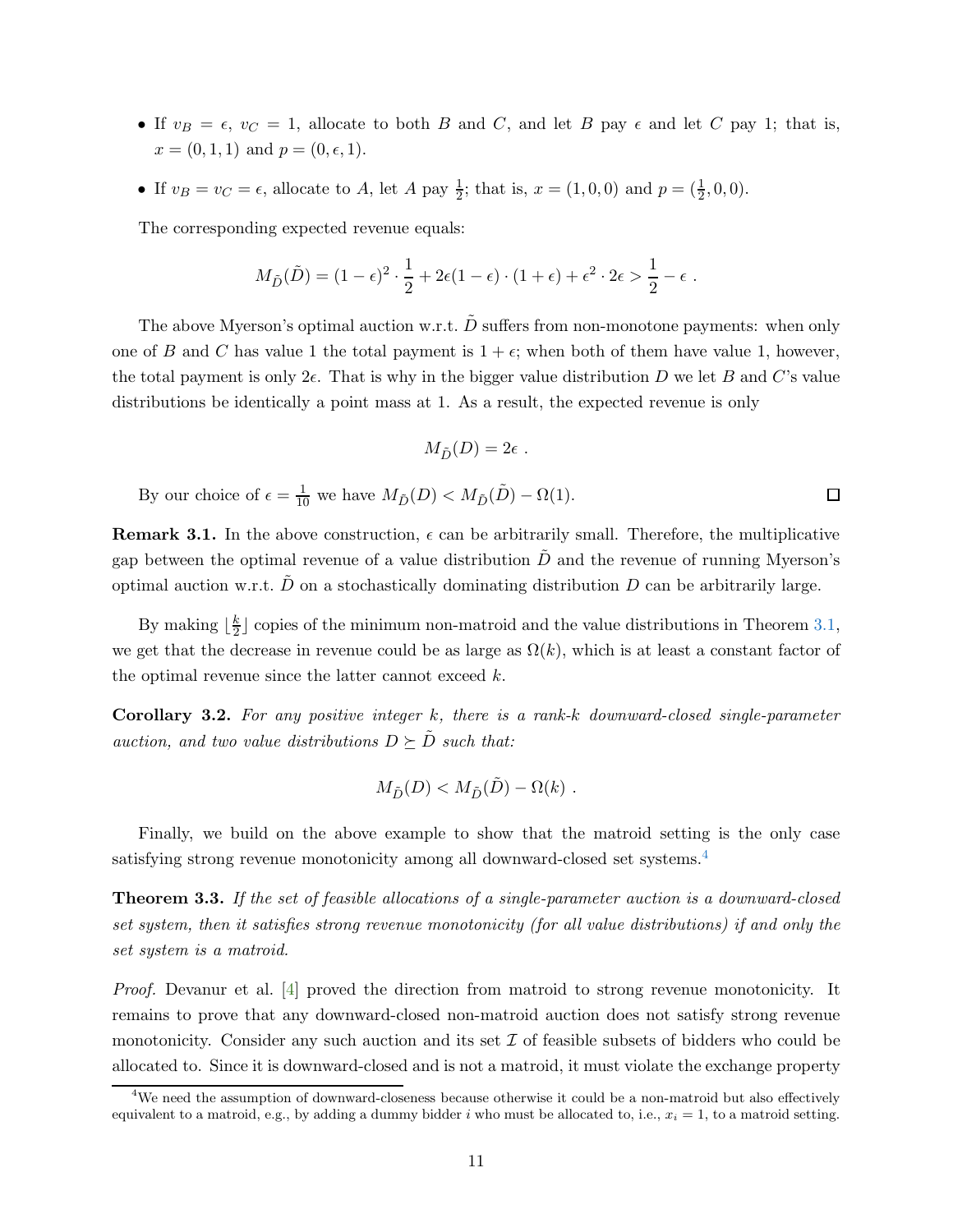(M3). We will build on this fact to find an embedded structure that resembles the aforementioned minimum non-matroid example.

Since the feasible allocations violate the exchange property, there are two feasible subset of bidders  $S, S' \in \mathcal{I}$  such that  $|S'| < |S|$ , yet for any bidder  $i \in S \setminus S'$ , it is infeasible to allocate to i on top of  $S'$ , i.e.:

$$
\forall i \in S \setminus S': \quad S' \cup \{i\} \notin \mathcal{I} \ .
$$

By removing bidders from S, we may assume WLOG that  $|S| = |S'| + 1$ . Among all such pairs of S and S', consider the one with the maximum  $|S \cap S'|$ . Define  $S_{\cap} = S \cap S'$ ,  $S_A = S' \setminus S$ , and  $S_{BC} = S \setminus S'$ . Further let  $m = |S_{\cap}|$  and  $\ell = |S_{BC}|$ . Then, we have  $|S| = m + \ell$  and  $|S'| = m + \ell - 1$ . The above greedy choice of  $S$  and  $S'$  gives a useful property.

<span id="page-12-0"></span>**Lemma 3.4.** Suppose that a feasible subset of bidders T satisfies that (1)  $S_0 \subseteq T$ , (2)  $T \cap S_A \neq \emptyset$ , and (3)  $T \cap S_{BC} \neq \emptyset$ . We have  $|T| \leq m + \ell - 2$ .

It follows from a proof by contradiction. Suppose for contrary that there exists such a  $T$ , and consider the one with the most elements. If  $|T| = m + \ell - 1$ , we may replace S' by T and increase  $|S \cap S'|$ . If  $|T| \ge m + \ell$ , we may replace S by T and increase  $|S \cap S'|$ .

We next describe the value distributions D and  $\tilde{D}$ . Let the values of all bidders in  $S_{\cap}$  be 1 deterministically in both distributions, and thus their virtual values are also deterministically 1. Recall that *n* is the number of bidders. The values of all other bidders will be at most  $\frac{1}{n}$  so that Myerson's optimal auction always allocates to all bidders in  $S_{\cap}$  and gets  $m = |S_{\cap}|$  total virtual values from them.

Further let the values of all bidders not in  $S \cup S'$  be 0 deterministically so that they may be ignored in our discussion.

Next, let A be an arbitrary bidder in  $S_A$ . Let B and C be two arbitrary bidders in  $S_{BC}$ . Let the values of all bidders in  $S_A \setminus \{A\}$  and  $S_{BC} \setminus \{B, C\}$  be  $\frac{1}{n}$  deterministically in both distributions. Let the value distributions of  $A, B$ , and  $C$  be the same as the construction in Theorem [3.1,](#page-10-0) scaled by a  $\frac{1}{n}$  factor so that they are at most  $\frac{1}{n}$  as claimed earlier.

Consider the feasible allocations that allocate to all bidders in  $S_{\cap}$ . If it is  $S_{\cap} \cup S_A$ , the virtual welfare equals:

$$
m + \frac{\ell - 2}{n} + \varphi_A(v_A) .
$$
  
from  $S_0$  from  $S_A \setminus \{A\}$  from A

If it is  $S_{\cap} \cup S_{BC}$ , the virtual welfare equals:

$$
m + \frac{\ell - 2}{n} + \varphi_B(v_B) + \varphi_C(v_C) .
$$
  
from  $S_0$  from  $S_{BC} \setminus \{B, C\}$  from A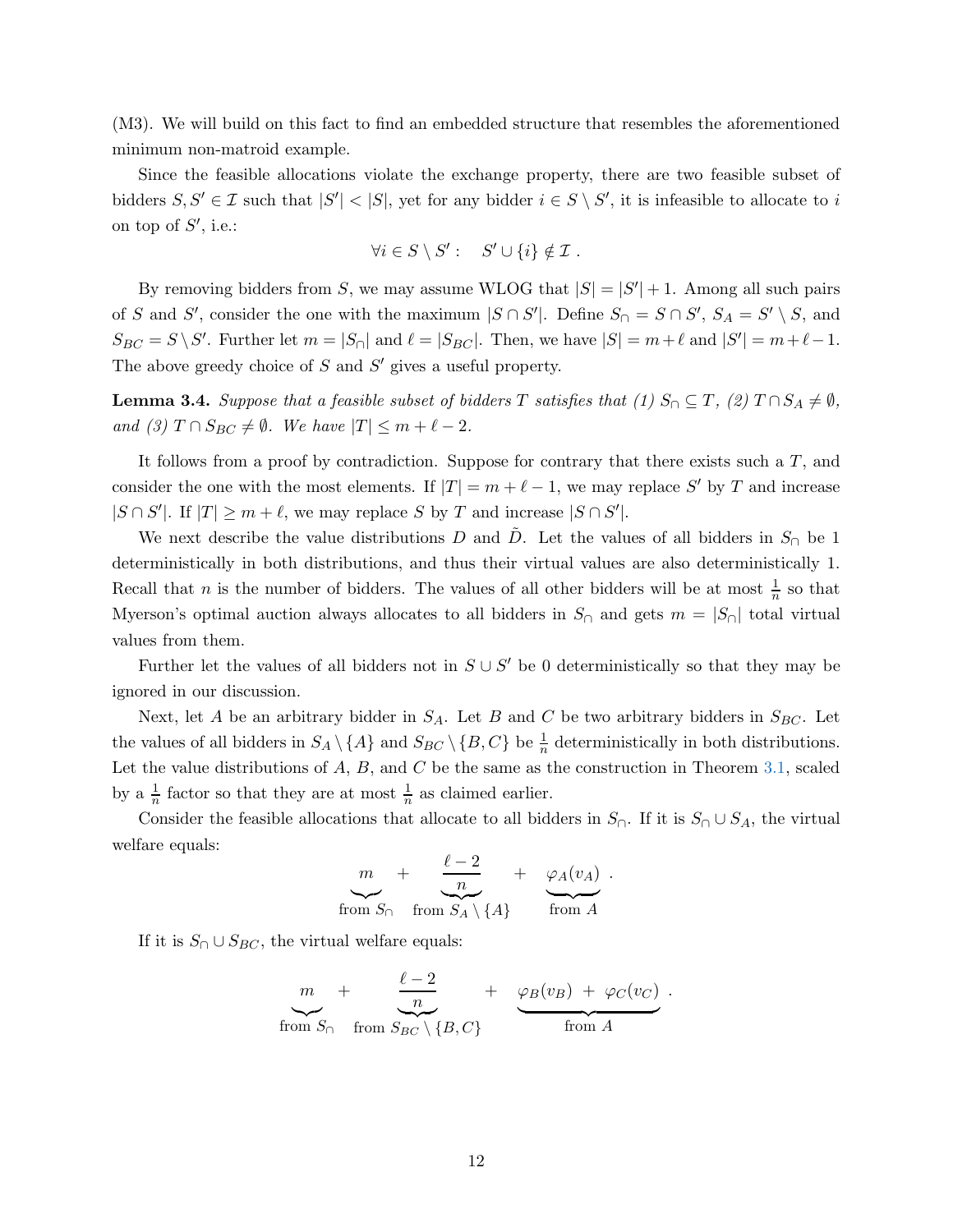If it involves bidders from both  $S_A$  and  $S_{BC}$ , by Lemma [3.4](#page-12-0) the virtual welfare is at most:

$$
m + \frac{\ell-2}{n} \, .
$$

Therefore, Myerson's optimal auction allocates either to  $S_ \cap \cup S_A$  or  $S_ \cap \cup S_{BC}$  at all time, and the contributions to the virtual welfare from bidders other than  $A, B$ , and  $C$  are constant. The  $\Box$ rest reduces to the aforementioned example and Theorem [3.1.](#page-10-0)

### <span id="page-13-0"></span>3.2 Approximate Strong Revenue Monotonicity

In the above example distribution D not only stochastically domiantes  $\tilde{D}$  but is also much bigger. We next show that if D is instead  $\epsilon$ -close to D then we recover an approximate version of strong revenue monotonicity.

<span id="page-13-1"></span>**Theorem 3.5.** For any  $0 < \epsilon \leq 1$ , if product value distributions D and  $\tilde{D}$  satisfy  $D \succeq \tilde{D}$  and  $D \approx_{\epsilon} D$ , then we have:

$$
M_{\tilde{D}}(D) \ge M_{\tilde{D}}(\tilde{D}) - \epsilon \ .
$$

To prove Theorem [3.5](#page-13-1) we need to analyze  $M_{\tilde{D}}(D)$ . Recall that Myerson's optimal auction  $M_{\tilde{D}}$ w.r.t.  $\ddot{D}$  chooses an allocation based on the virtual values w.r.t.  $\ddot{D}$ . When it allocates to a bidder i who has quantile  $q_i$  and thus value  $v_{D_i}(q_i)$ , it expects a contribution of  $\varphi_{\tilde{D}_i}(v_{D_i}(q_i))$  to the expected revenue. The actual contribution, however, depends on the virtual values w.r.t. D, and therefore is  $\varphi_{D_i}(v_{D_i}(q_i))$ . The next lemma upper bounds how much auction  $M_{\tilde{D}}$  might have overestimated a bidder i's contribution to the expected revenue because of the aforementioned mismatch. Here recall that if a bidder i gets allocation 1 at some quantile  $\theta_i$  then it also gets this allocation for any quantile less than  $\theta_i$ , and that  $\int_0^{\theta_i} \varphi_{D_i}(v_{D_i}(q_i)) dq_i = R_{D_i}(\theta_i)$ .

<span id="page-13-3"></span>**Lemma 3.6.** Suppose that product value distributions D and  $\tilde{D}$  satisfy (1)  $D \succeq \tilde{D}$ , (2)  $D \approx_{\epsilon} \tilde{D}$ , and (3) D is regular. Then for any bidder i and any threshold quantile  $0 \le \theta_i \le 1$  such that  $\varphi_{\tilde{D}_i}(v_{D_i}(\theta_i)) \geq 0$ , we have:

$$
\int_0^{\theta_i} \varphi_{\tilde{D}_i} (v_{D_i}(q)) dq \ \leq R_{D_i}(\theta_i) + \sqrt{\frac{\theta_i \epsilon^2}{4nk}} + \frac{\epsilon^2}{2nk} \ .
$$

*Proof.* Define auxiliary distributions  $P_i$  and  $\tilde{P}_i$  such that for any value  $0 \le v_i \le 1$ :

$$
P_i(v_i) = \max \left\{ D_i(v_i), 1 - \theta_i \right\}, \quad \tilde{P}_i(v_i) = \max \left\{ \tilde{D}_i(v_i), 1 - \theta_i \right\}
$$

In other words, let them be the same as  $D_i$  and  $\tilde{D}_i$  in quantile interval  $[0, \theta_i)$ , which is the focal point of the lemma, but round the value  $v_i$  down to 0 if its quantile is in interval  $[\theta_i, 1]$ .

We first prove that for any  $0 \le v_i \le 1$ :

<span id="page-13-2"></span>
$$
\tilde{P}_i(v_i) - P_i(v_i) \le \sqrt{\frac{\theta_i \epsilon^2}{4nk}} + \frac{\epsilon^2}{2nk} \ . \tag{1}
$$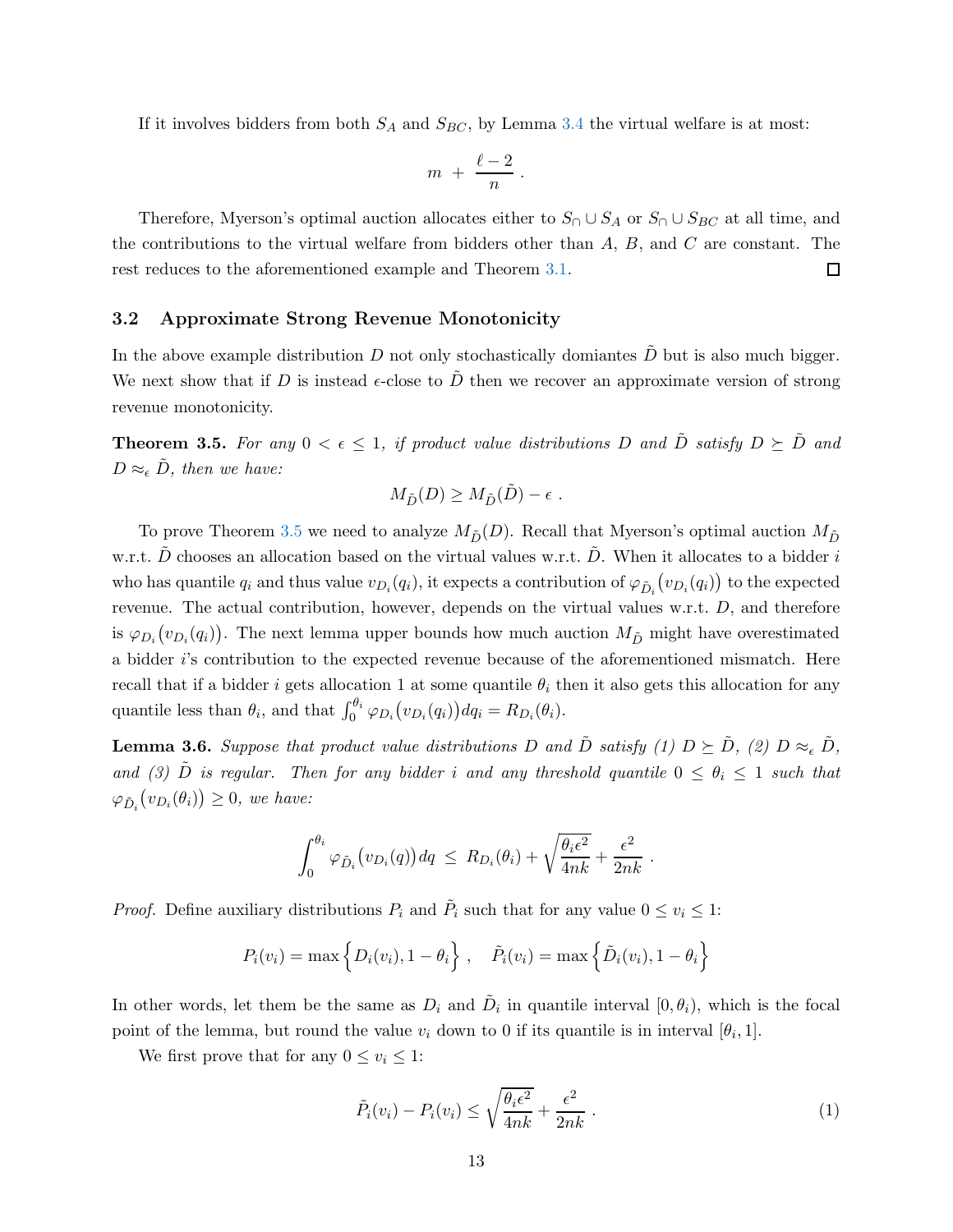By  $D \succeq \tilde{D}$ , we have  $\tilde{D}_i(v_i) \geq D_i(v_i)$ . If further  $\tilde{D}_i(v_i) \leq 1 - \theta_i$ , then the left-hand-side of Eqn. [\(1\)](#page-13-2) equals zero because  $\tilde{P}_i(v_i) = P_i(v_i) = 1 - \theta_i$ . Next suppose that  $\tilde{D}_i(v_i) > 1 - \theta_i$  and thus  $\tilde{P}_i(v_i) = \tilde{D}_i(v_i)$ . We have:

$$
\tilde{P}_i(v_i) - P_i(v_i) \le \tilde{D}_i(v_i) - D_i(v_i)
$$
\n
$$
\le \sqrt{\frac{(1 - \tilde{D}_i(v_i))\epsilon^2}{4nk}} + \frac{\epsilon^2}{2nk}
$$
\n
$$
\le \sqrt{\frac{\theta_i \epsilon^2}{4nk}} + \frac{\epsilon^2}{2nk}
$$
\n
$$
(D \approx_{\epsilon} \tilde{D})
$$
\n
$$
\le \sqrt{\frac{\theta_i \epsilon^2}{4nk}} + \frac{\epsilon^2}{2nk}
$$

.

Further define an auxiliary  $\tilde{\varphi}_i$  such that for any value  $0 \le v_i \le 1$ :

$$
\tilde{\varphi}_i(v_i) = \max \left\{ \varphi_{\tilde{D}_i}(v_i), 0 \right\}
$$

Since the lemma assumes that  $\varphi_{\tilde{D}_i}(v_{D_i}(\theta_i)) \geq 0$ , we have  $\tilde{\varphi}_i(v_{D_i}(q)) = \varphi_{\tilde{D}_i}(v_{D_i}(q))$  for any  $0 \le q \le \theta_i$ . Further recall that values with quantiles larger than  $\theta_i$  in  $D_i$  are rounded down to 0 in  $P_i$ . Hence, the left-hand-side of the lemma is equal to:

$$
\int_0^{\theta_i} \tilde{\varphi}_i(v_{D_i}(q)) dq = \int_0^1 \tilde{\varphi}_i(v_i) dP_i(v_i)
$$
  
=  $\tilde{\varphi}_i(1) - \int_0^1 P_i(v_i) d\tilde{\varphi}_i(v_i)$ . (Integration by parts)

Since  $\tilde{\varphi}_i(v_i)$  is nondecreasing and is between 0 and 1, the integral above may be viewed as the expected value of  $P_i(v_i)$  when  $v_i$  is drawn from a distribution with CDF  $\tilde{\varphi}_i(v_i)$ . Changing it to the expected value of  $\tilde{P}_i(v_i)$  w.r.t. the same distribution would lead to an additive difference of at most  $\max_{0 \le v_i \le 1} (\tilde{P}_i(v_i) - P_i(v_i)),$  i.e.:

$$
\int_0^{\theta_i} \tilde{\varphi}_i(v_{D_i}(q)) dq \leq \tilde{\varphi}_i(1) - \int_0^1 \tilde{P}_i(v_i) d\tilde{\varphi}_i(v_i) + \max_{0 \leq v_i \leq 1} (\tilde{P}_i(v_i) - P_i(v_i))
$$
  
\n
$$
\leq \tilde{\varphi}_i(1) - \int_0^1 \tilde{P}_i(v_i) d\tilde{\varphi}_i(v_i) + \sqrt{\frac{\theta_i \epsilon^2}{4nk}} + \frac{\epsilon^2}{2nk}
$$
 (Eqn. (1))  
\n
$$
= \int_0^1 \tilde{\varphi}_i(v_i) d\tilde{P}_i(v_i) + \sqrt{\frac{\theta_i \epsilon^2}{4nk}} + \frac{\epsilon^2}{2nk}.
$$
 (Integration by parts)

Finally, substituting  $\tilde{\varphi}_i$  by its definition:

0

$$
\int_0^1 \tilde{\varphi}_i(v_i) d\tilde{P}_i(v_i) = \int_0^{\theta_i} \max \{ \varphi_{\tilde{D}_i}(v_{\tilde{D}_i}(q)), 0 \} dq.
$$

It remains to prove that the right-hand-side above is at most  $R_{D_i}(\theta_i)$ . If we have  $\varphi_{\tilde{D}_i}(v_{\tilde{D}_i}(\theta_i)) \ge$ 0, the above is simply  $R_{\tilde{D}_i}(\theta_i)$ , which is at most  $R_{D_i}(\theta_i)$  because  $D \succeq \tilde{D}$ .

Otherwise, let  $v_i^*$  be the monopoly price w.r.t.  $\tilde{D}_i$ , i.e.,  $v_i^* \in \arg \max_p p \cdot \mathbf{Pr}_{v \sim \tilde{D}_i}[v \geq p]$ . Further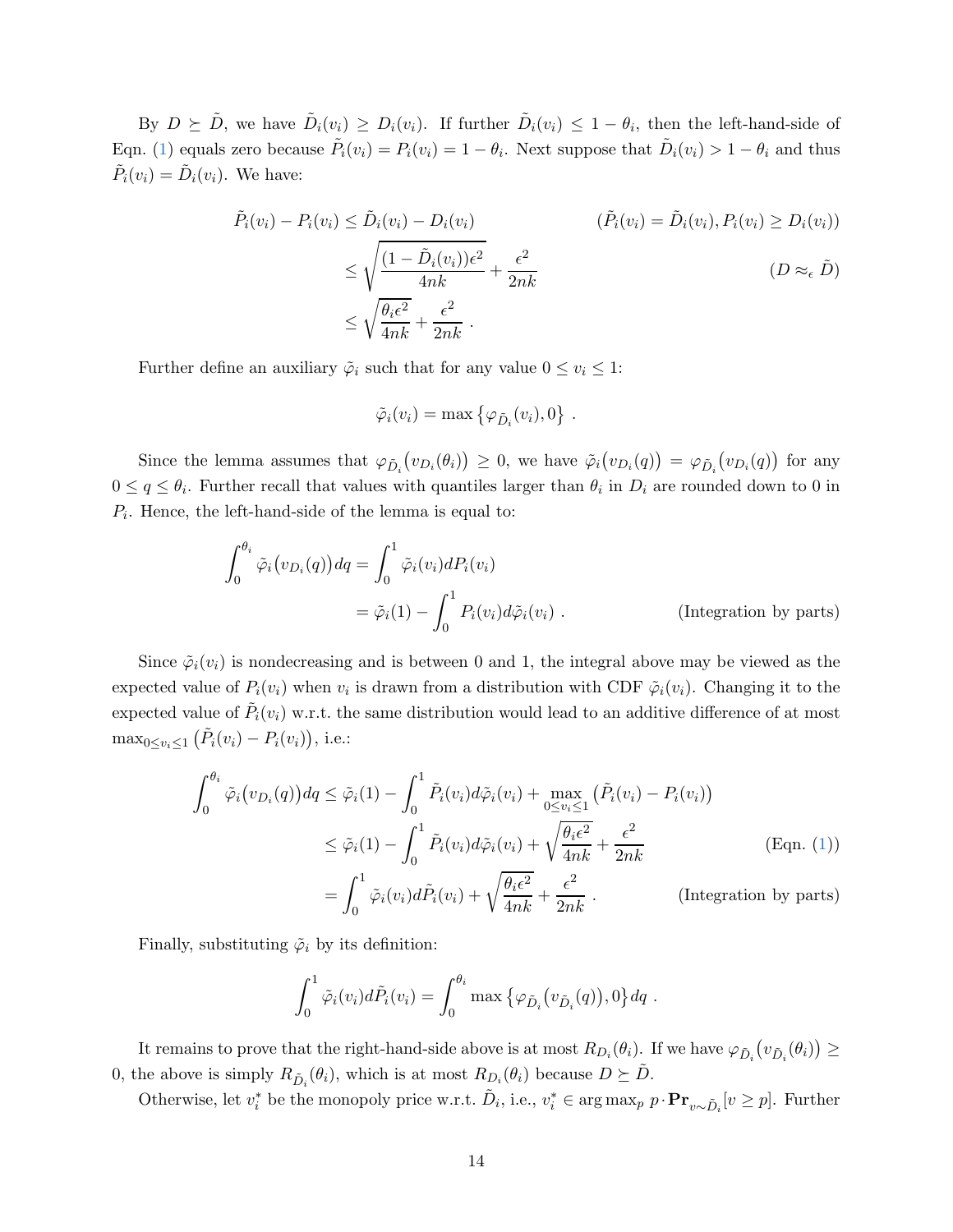let  $q_i^* = \mathbf{Pr}_{u \sim \tilde{D}_i} [u \ge v_i^*]$ . Recall that  $\tilde{D}_i$  is regular. The right-hand-side above equals  $v_i^* q_i^*$  because it integrates the derivative of a concave revenue curve  $R_{\tilde{D}_i}(q)$  past its peak, rounding negative derivatives up to 0. On the one hand, by  $\varphi_{\tilde{D}_i}(v_{\tilde{D}_i}(\theta_i)) < 0$  we have that  $q_i^* \leq \theta_i$ . On the other hand, by the lemma assumption that  $\varphi_{\tilde{D}_i}(v_{D_i}(\theta_i)) \ge 0$ , we get that  $v_i^* \le v_{D_i}(\theta_i)$ . Putting together,  $q_i^* v_i^*$  is at most  $\theta_i v_{D_i}(\theta_i) \le R_{D_i}(\theta_i)$  (it holds with equality if  $v_{D_i}(\theta_i)$  is not a point mass).  $\Box$ 

Theorem [3.5](#page-13-1) now follows by applying Lemma [3.6](#page-13-3) to all bidders and by using the Cauchy-Schwarz Inequality to bound the squared-roots of the threshold quantiles  $\theta_i$ 's, as we shall explain next.

*Proof of Theorem [3.5.](#page-13-1)* Let  $\tilde{x}$  denote the allocation rule of  $M_{\tilde{D}}$ , Myerson's optimal auction w.r.t. D. By definition  $\tilde{x}$  allocates according to the bidders' ironed virtual values. Further recall that we may interpret ironing as rounding each bidder i's value down to the closest value on the convex hull of revenue curve  $R_{\tilde{D}_i}$ , as explained in the Section [2.](#page-5-0) Hence,  $\tilde{x}$  effectively allocates according to the virtual values w.r.t. the distributions of the rounded values. By redefining both  $D$  and  $D$ w.r.t. the rounded values, we may assume WLOG that  $\ddot{D}$  is regular and the corresponding virtual values  $\varphi_{\tilde{D}_i}$ 's are nondecreasing and coincide with the ironed virtual values.

For example, suppose that for some bidder i,  $\tilde{D}_i$  has a point mass of  $1/5$  at value  $1/2$  and is otherwise uniform over [0,1], as in the example from Section [2,](#page-5-0) and  $D_i$  is a uniform distribution over [1/2, 1]. Then, we may instead consider a regular value distribution  $\tilde{D}'_i$  with a point mass of  $\sqrt{3}/5$  at value 1/2 and has probability density 4/5 in value intervals  $[0, 1/2)$  and  $((1+\sqrt{3})/4, 1]$ . Further consider  $D'_i$  with a point mass of  $(\sqrt{3}-1)/2$  at value  $1/2$ , and has density 2 in value interval  $((1+\sqrt{3})/4, 1]$ . Myerson's optimal auctions w.r.t.  $\tilde{D}_i$  and  $\tilde{D}'_i$  are the same. Further, its allocations and payments when applied to  $D_i$  and  $D'_i$  are identical for any given quantile of bidder i.

Next consider allocation  $\tilde{x}$  when bidders' values are drawn from D. For any bidder i, any quantile profile  $q_{-i}$  of the other bidders, and any allocation level  $0 \leq y \leq 1$ , define  $\theta_i(y, q_{-i})$  as the largest quantile below which bidder  $i$  gets allocation at least  $y$  when the other bidders' values are  $v_{D_{-i}}(q_{-i})$ . Formally:

$$
\theta_i(y, q_{-i}) = \sup \{ 0 \le q_i \le 1 : \tilde{x}_i(v_{D_i}(q_i), v_{D_{-i}}(q_{-i})) \ge y \}.
$$

On the one hand, we write the expected revenue on the left-hand-side of the theorem as:

<span id="page-15-0"></span>
$$
M_{\tilde{D}}(D) = \sum_{i=1}^{n} \int_{[0,1]^{n}} \tilde{x}_{i}(v_{D}(q)) \varphi_{D_{i}}(v_{D_{i}}(q_{i})) dq
$$
  
\n
$$
= \sum_{i=1}^{n} \int_{[0,1]^{n-1}} \int_{0}^{1} \int_{0}^{\theta_{i}(y,q_{-i})} \varphi_{D_{i}}(v_{D_{i}}(q_{i})) dq_{i} dy dq_{-i}
$$
  
\n
$$
= \sum_{i=1}^{n} \int_{[0,1]^{n-1}} \int_{0}^{1} R_{D_{i}}(\theta_{i}(y,q_{-i})) dy dq_{-i} .
$$
\n(2)

Here, Eqn. [\(2\)](#page-15-0) holds because the previous step may be interpreted as integrating  $\varphi_{D_i}(v_{D_i}(q_i))$ over the area below the curve of  $\tilde{x}_i(x_{D_i}(q_i), x_{D_{-i}}(q_{-i}))$  over the quantile space of  $q_i$ , while its right-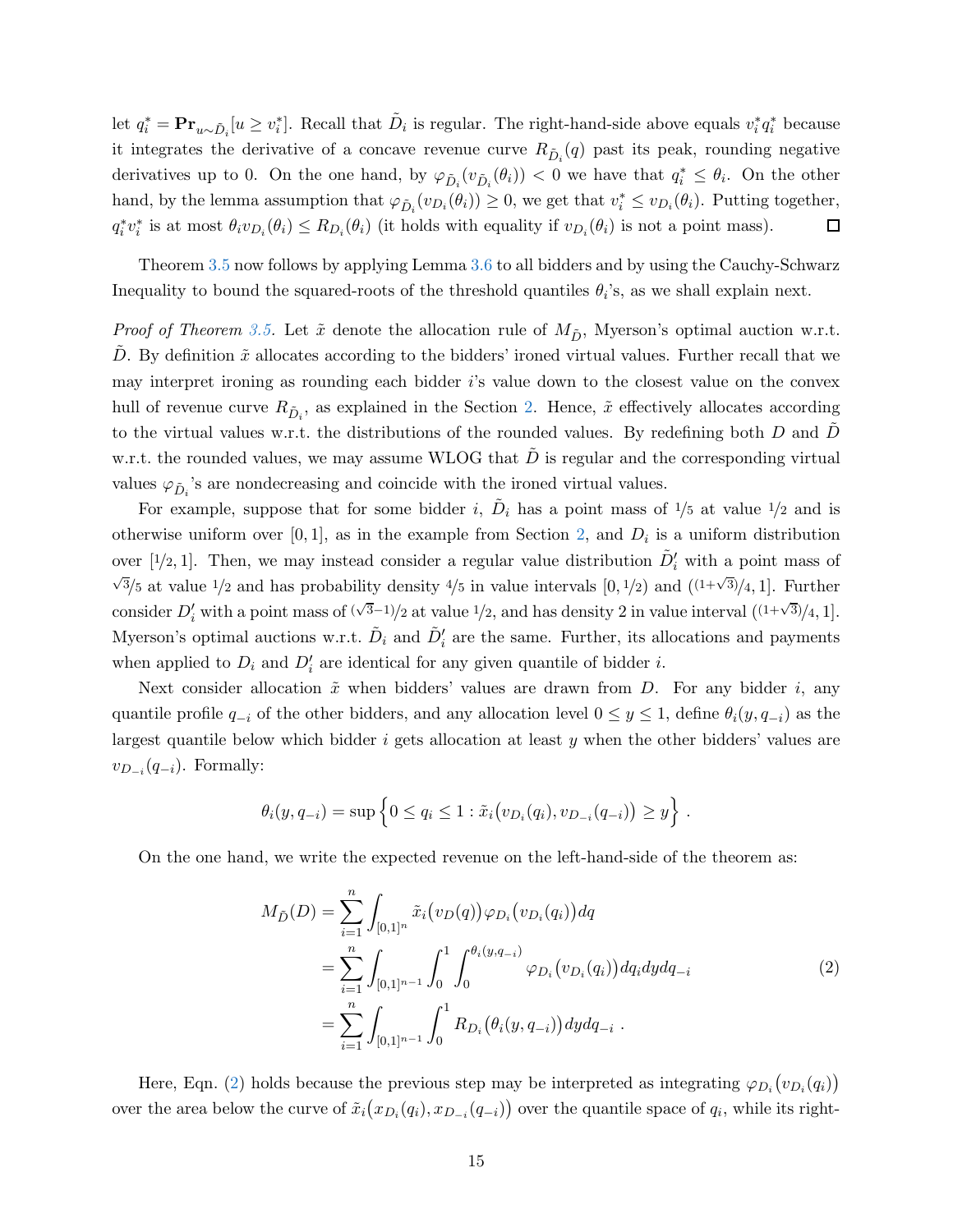<span id="page-16-0"></span>

Figure 4: Illustrative picture for Equation [\(2\)](#page-15-0)

hand-side may be viewed as integrating over the area on the left of curve  $\theta_i(y, q_{-i})$  which is the inverse of  $\tilde{x}_i$ . See Figure [4](#page-16-0) for an illustration.

On the other hand, we bound the expected revenue on right-hand-side by:

$$
M_{\tilde{D}}(\tilde{D}) = \int_{[0,1]^n} \sum_{i=1}^n \tilde{x}_i(v_{\tilde{D}}(q)) \varphi_{\tilde{D}_i}(v_{\tilde{D}_i}(q_i)) dq
$$
  
\n
$$
\leq \int_{[0,1]^n} \sum_{i=1}^n \tilde{x}_i(v_{\tilde{D}}(q)) \varphi_{\tilde{D}_i}(v_{D_i}(q_i)) dq
$$
 (*D*  $\geq \tilde{D}$ )  
\n
$$
\leq \int_{[0,1]^n} \sum_{i=1}^n \tilde{x}_i(v_{D}(q)) \varphi_{\tilde{D}_i}(v_{D_i}(q_i)) dq
$$
 (*\tilde{x}* maximizes virtual welfare)  
\n
$$
= \sum_{i=1}^n \int_{[0,1]^{n-1}} \int_0^1 \int_0^{\theta_i(y,q_{-i})} \varphi_{\tilde{D}_i}(v_{D_i}(q_i)) dq_i dy dq_{-i}.
$$
 (Same as Eqn. (2))

By Lemma [3.6:](#page-13-3)

$$
\int_0^{\theta_i(y,q_{-i})} \varphi_{\tilde{D}_i}(v_{D_i}(q_i)) dq_i \leq R_{D_i}(\theta_i(y,q_{-i})) + \sqrt{\frac{\theta_i(y,q_{-i})\epsilon^2}{4nk}} + \frac{\epsilon^2}{2nk}.
$$

Therefore:

$$
M_{\tilde{D}}(\tilde{D}) - M_{\tilde{D}}(D) \leq \sum_{i=1}^n \int_{[0,1]^{n-1}} \int_0^1 \Big( \sqrt{\frac{\theta_i(y, q_{-i})\epsilon^2}{4nk}} + \frac{\epsilon^2}{2nk} \Big) dy dq_{-i} .
$$

By Cauchy-Schwarz:

$$
\sum_{i=1}^{n} \int_{[0,1]^{n-1}} \int_{0}^{1} \sqrt{\theta_{i}(y, q_{-i})} dy dq_{-i} \leq \left( n \sum_{i=1}^{n} \int_{[0,1]^{n-1}} \int_{0}^{1} \theta_{i}(y, q_{-i}) dy dq_{-i} \right)^{\frac{1}{2}}
$$
\n
$$
= \left( n \sum_{i=1}^{n} \int_{[0,1]^{n}} \tilde{x}_{i}(v_D(q)) dq \right)^{\frac{1}{2}} \qquad \text{(Same as Eqn. (2))}
$$
\n
$$
\leq \sqrt{n k} . \qquad \text{(Rank } k)
$$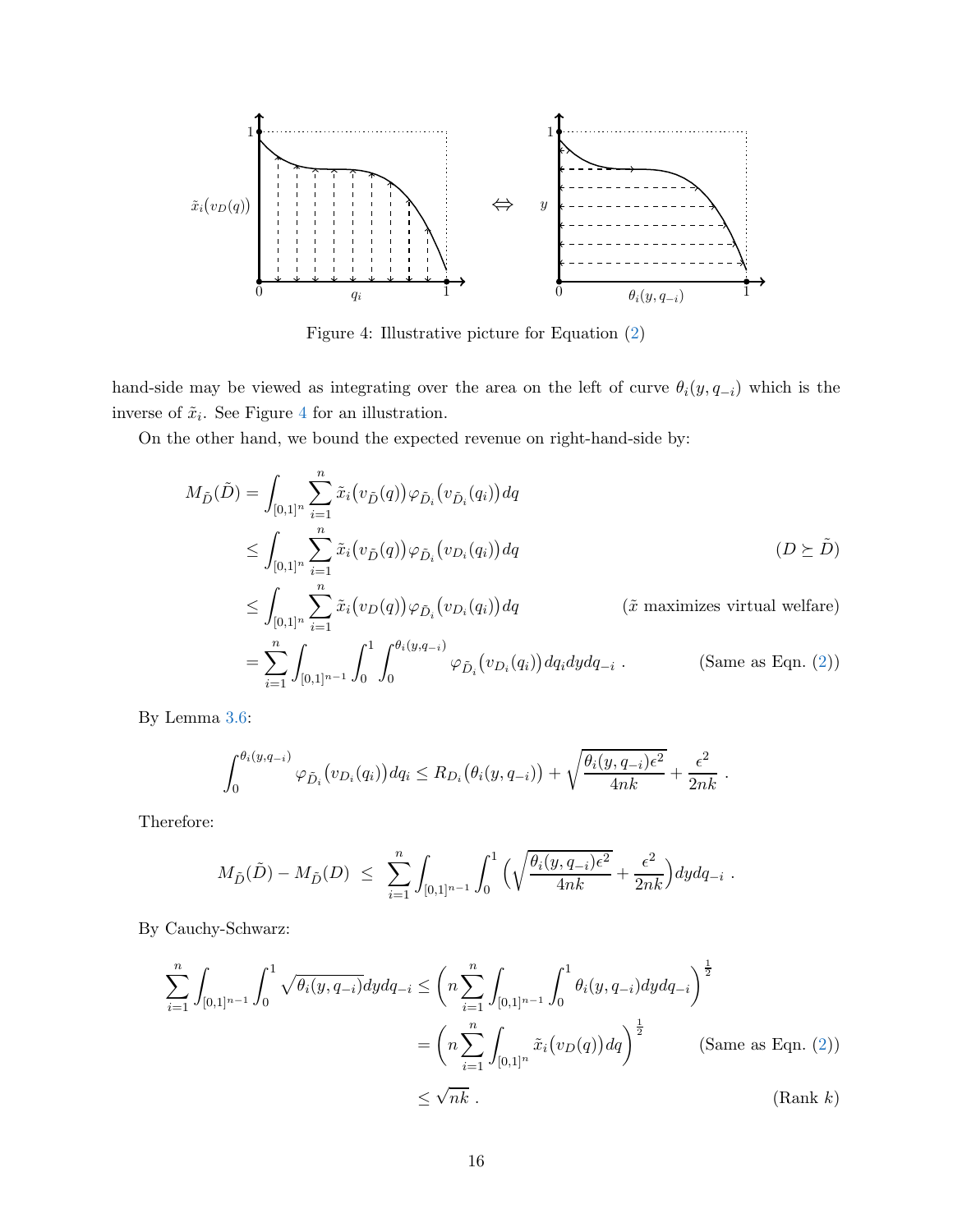Further:

$$
\sum_{i=1}^{n} \int_{[0,1]^{n-1}} \int_0^1 \frac{\epsilon^2}{2nk} dy dq_{-i} = \frac{\epsilon^2}{2k} \le \frac{\epsilon}{2} .
$$

Combining the bounds proves the theorem.

### 3.3 Strong Revenue Lipschitzness

We remark that it is possible to remove the stochastical dominance condition from Theorem [3.5](#page-13-1) but we would need the two distributions to be closer than in that theorem. We refer to this property as strong revenue Lipschitzness of single-parameter auctions.

<span id="page-17-0"></span>**Theorem 3.7.** For some sufficiently small constant  $c > 0$ , and for any  $0 < \epsilon \leq 1$  if product value distributions D and  $\tilde{D}$  satisfy  $D \approx_{\epsilon'} \tilde{D}$  for:

$$
\epsilon' = c \cdot \frac{\epsilon}{\sqrt{k \log \frac{nk}{\epsilon}}},
$$

then we have:

$$
M_{\tilde{D}}(D) \ge M_{\tilde{D}}(\tilde{D}) - \epsilon.
$$

*Proof.* Define an auxiliary product value distribution  $\hat{D}$  such that for any bidder i and any value  $0 \leq v_i \leq 1$ :

$$
\hat{D}_i(v_i) = D_i(v_i) + \sqrt{\frac{(1 - D_i(v_i))(\epsilon')^2}{4nk}} + \frac{2(\epsilon')^2}{nk} \n= D_i(v_i) + \sqrt{\frac{(1 - D_i(v_i))c^2\epsilon^2}{4nk^2}} + \frac{2c^2\epsilon^2}{nk^2}
$$

By this construction we have  $\hat{D} \approx_{O(\epsilon')} \tilde{D}$  which for a sufficiently small c implies:

$$
\hat{D}\approx_{\frac{\epsilon}{2}}\tilde{D} \ .
$$

By  $D \approx_{\epsilon'} \hat{D}$  and by a calculation similar to Lemma [2.2,](#page-9-1) we also get that:

$$
\hat{D}\succeq \tilde{D} .
$$

Therefore by Theorem [3.5](#page-13-1) we have:

$$
M_{\tilde{D}}(\hat{D}) \ge M_{\tilde{D}}(\tilde{D}) - \frac{\epsilon}{2}
$$

**Lemma 3.8** (c.f., Lemmas 1 and 11 of Guo et al.  $[8]$ ). For D and  $\hat{D}$  constructed above, and for any function  $f : [0,1]^n \to [0,1]$  we have:

$$
\left| f(D) - f(\hat{D}) \right| \leq \frac{\epsilon}{2k} .
$$

 $\Box$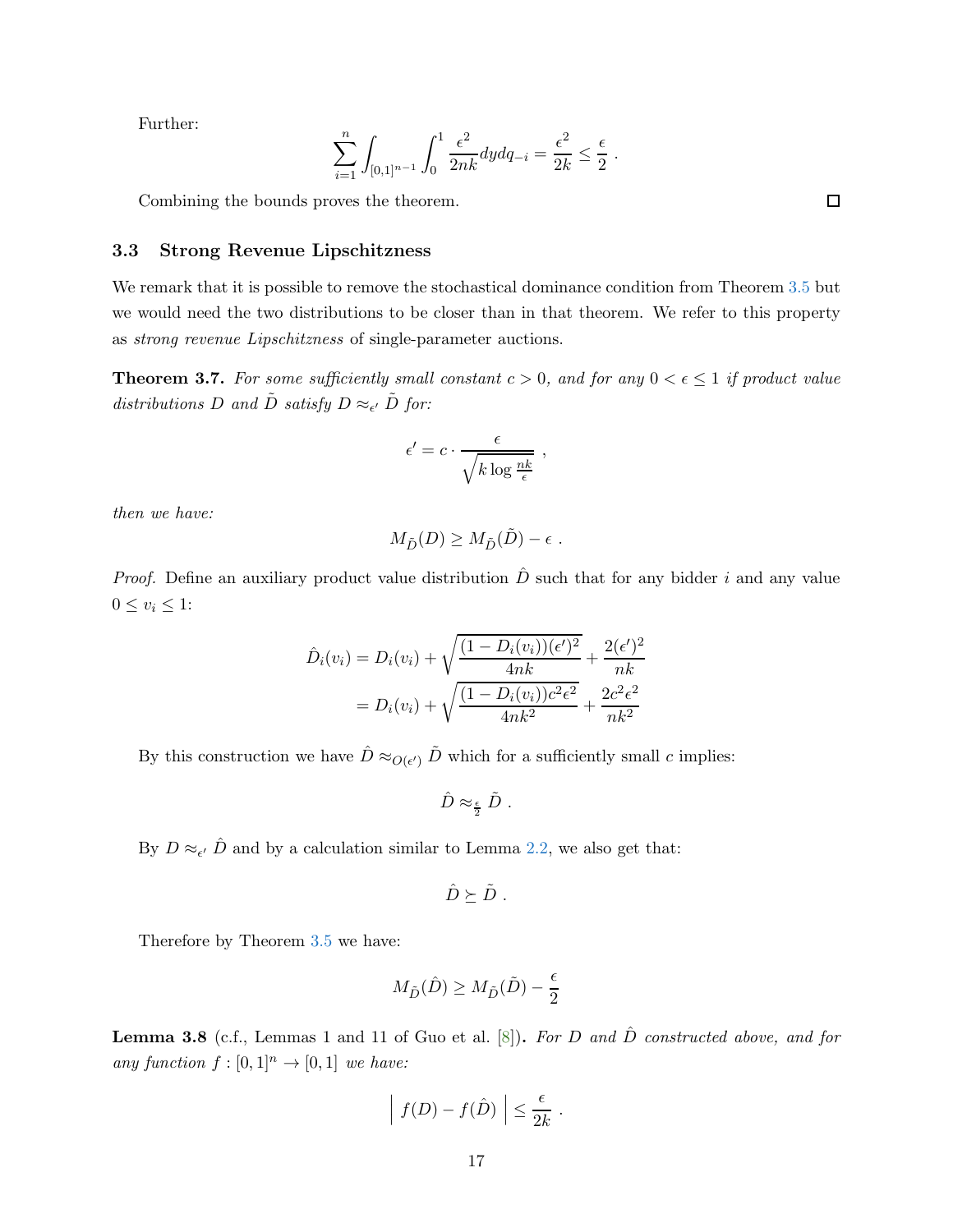Letting  $f = \frac{1}{k} M_{\tilde{D}}$  gives  $M_{\tilde{D}}(D) \geq M_{\tilde{D}}(\tilde{D}) - \frac{\epsilon}{2}$ . Combining it with the previous inequality proves the theorem.  $\Box$ 

# 4 Applications in Sample Complexity

In practice auctioneers do not have accurate knowledge of the bidders' value distributions. Instead they often have various kinds of data such as the bidders' bids in previous auctions. Cole and Roughgarden [\[3](#page-22-2)] introduced the sample complexity model of single-parameter auction design, in which the auctioneer can only access the value distributions  $D$  through i.i.d. samples from it. They asked how many samples are sufficient for learning an auction that is an (additive)  $\epsilon$ -approximation. Guo et al. [\[7](#page-22-0)] used the strong revenue monotonicity of single-parameter auctions in the matroid setting to obtain sample complexity bounds that are tight up to logarithmic factors. This section shows that the approximate version of strong revenue monotonicity in the previous section is also sufficient for getting the same bound, but more generally in the downward-closed setting. For arbitrary single-parameter auctions, we resort to the strong revenue Lipchitzness and get a sample complexity upper bound with an additional  $\tilde{O}(k)$  factor.

<span id="page-18-0"></span>Theorem 4.1. Consider an arbitrary downward-closed single-parameter auction with n bidders and rank k. Suppose that we have  $N$  i.i.d. samples where  $N$  is at least:

$$
C \cdot \frac{nk}{\epsilon^2} \log \frac{nk}{\epsilon \delta}
$$

for a sufficiently large constant C. Then Myerson's optimal auction w.r.t. the dominated product empirical distribution  $\tilde{E}$  is an  $\epsilon$ -approximation with probability at least  $1 - \delta$ .

We first establish that the optimal revenue satisfies a Lipchitzness-style property.

<span id="page-18-1"></span>Lemma 4.2. Consider an arbitrary downward-closed single-parameter auction. If we have both  $D \succeq \tilde{D}$  and  $D \approx_{\epsilon} \tilde{D}$ , then:

$$
\text{OPT}(\tilde{D}) \geq \text{OPT}(D) - \epsilon.
$$

A similar property was shown implicitly in the analysis of Guo et al. [\[7](#page-22-0)] indirectly using an information theoretic argument and revenue monotonicity. By comparison, our argument is more direct and reduces the logarithmic factors.

Readers may also notice that a weaker version of the lemma follows as a corollary of Theorem [3.7](#page-17-0) and holds more generally for arbitrary single-parameter auctions, although we would need the two distributions to be closer than the stated lemma assumption.

Next we first explain how our sample complexity bound (Theorem [4.1\)](#page-18-0) follows from a simple combination of the Lipschitzness of optimal revenue (Lemma [4.2\)](#page-18-1) and approximate strong revenue monotonicity (Theorem [3.5\)](#page-13-1). Then we prove Lemma [4.2.](#page-18-1)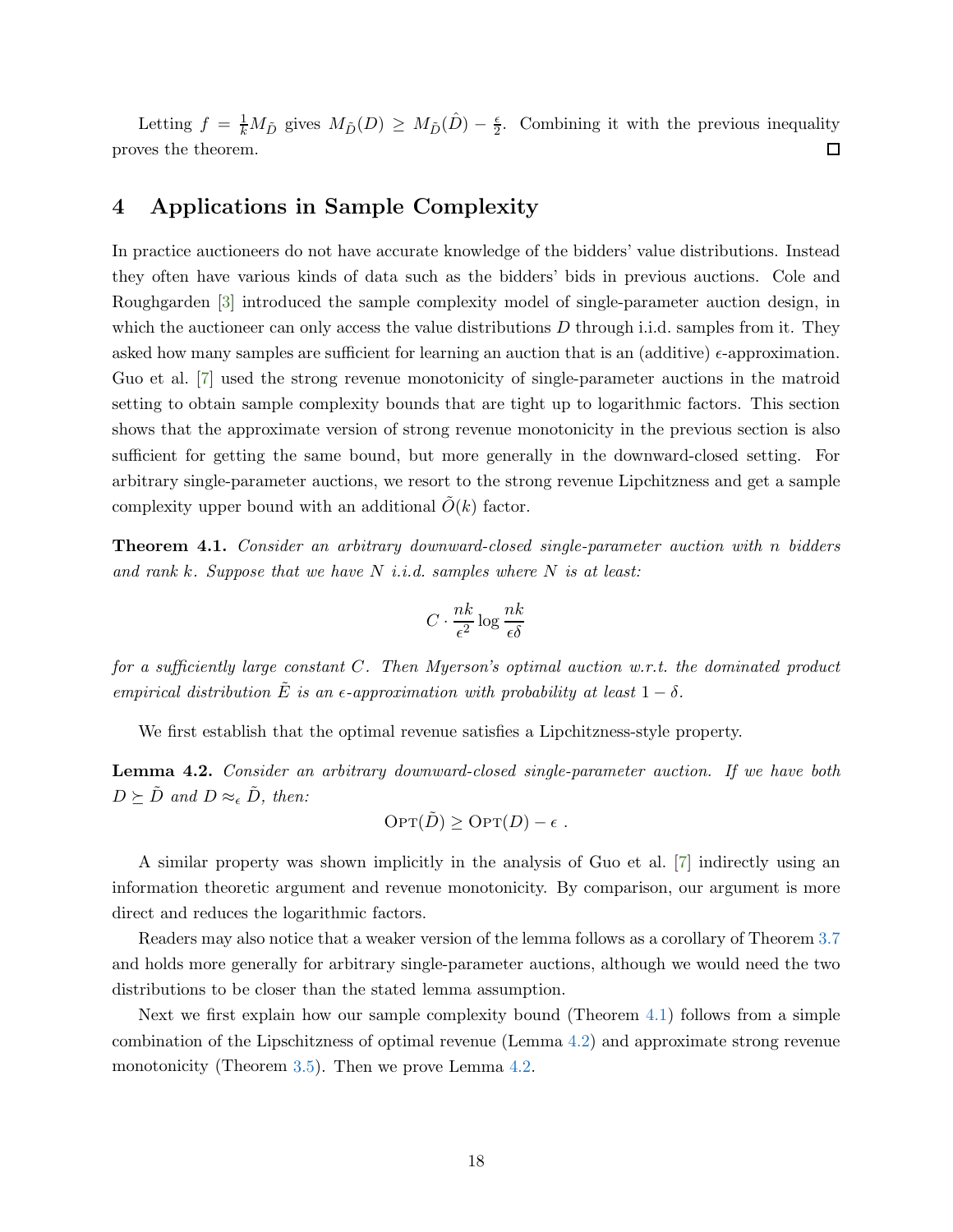*Proof of Theorem [4.1.](#page-18-0)* With a sufficiently large N as assumed in the theorem, with probability at least  $1 - \delta$  we have that  $D \succeq \tilde{E}$  and  $D \approx_{\frac{\epsilon}{2}} \tilde{E}$ . Therefore, the theorem follows by:

$$
M_{\tilde{E}}(D) \ge M_{\tilde{E}}(\tilde{E}) - \frac{\epsilon}{2}
$$
 (Theorem 3.5)  
=  $\text{OPT}(\tilde{E}) - \frac{\epsilon}{2}$   

$$
\ge \text{OPT}(D) - \epsilon.
$$
 (Lemma 4.2)

.

 $\Box$ 

*Proof of Lemma [4.2.](#page-18-1)* We will prove the lemma by constructing an auction whose expected revenue on value distribution D is at least  $\text{OPT}(D) - \epsilon$ . For ease of notations, for any bidder i and any quantile  $q_i$  we write  $v_i(q_i)$  and  $\tilde{v}_i(q_i)$  for  $v_{D_i}(q_i)$  and  $v_{\tilde{D}_i}(q_i)$  respectively. Let  $x^*$  be the allocation of  $M_D$ , Myerson's optimal auction w.r.t. D. We construct an allocation  $\tilde{x}$  such that for any bidder i and any quantile vector q and the corresponding value vector  $\tilde{v}(q)$  w.r.t. value distribution D, bidder  $i$ 's allocation is:

$$
\tilde{x}_i(\tilde{v}(q)) = x_i^*(\tilde{v}_i(q_i), v_{-i}(q_{-i}))
$$

That is, for every bidder i we map the other bidders' values to what they would have been, if their value distributions were  $D_{-i}$  instead of  $\tilde{D}_{-i}$ , and if their quantiles stayed the same. Then we call  $x_i^*$  to decide bidder *i*'s allocation. The intuition behind this construction is best explained under the special case when allocation  $x^*$  takes binary values in all coordinates. For any bidder i and any realization of the other bidders' quantiles, bidder i's threshold value above which it gets allocation 1 are the same in two scenarios: (1) when the allocation rule is  $x_i^*$  and the others' values are drawn from  $D_{-i}$ , and (2) when the allocation rule is  $\tilde{x}_i$  and the others' values are drawn from  $\tilde{D}_{-i}$ . Hence, bidder *i*'s payments when being allocated are the same in these two scenarios. The only revenue loss under the latter scenario comes from the lower probability of reaching this threshold, which can be bounded by the assumption of  $D \approx_{\frac{\epsilon}{2}} \tilde{D}$ .

We first argue that allocation rule  $\tilde{x}$  is feasible and monotone. For any bidder i, by the monotonicity of  $x_i^*$  in bidder *i*'s value we have:

$$
\tilde{x}_i(\tilde{v}(q)) \leq x_i^*(v(q)) .
$$

Therefore, the feasibility of  $\tilde{x}$  follows from the feasibility of  $x^*$  and that the feasible allocations are downward-closed. The monotonicity of  $\tilde{x}_i$  in bidder *i*'s value follows by the monotonicity of  $x_i^*$ .

By Myerson's Lemma, there is payment rule which together with  $\tilde{x}$  form a truthful auction. Denote this auction by  $\tilde{A}$ . Write the virtual values of  $D_i$  and  $\tilde{D}_i$  by  $\varphi_i$  and  $\tilde{\varphi}_i$  respectively. We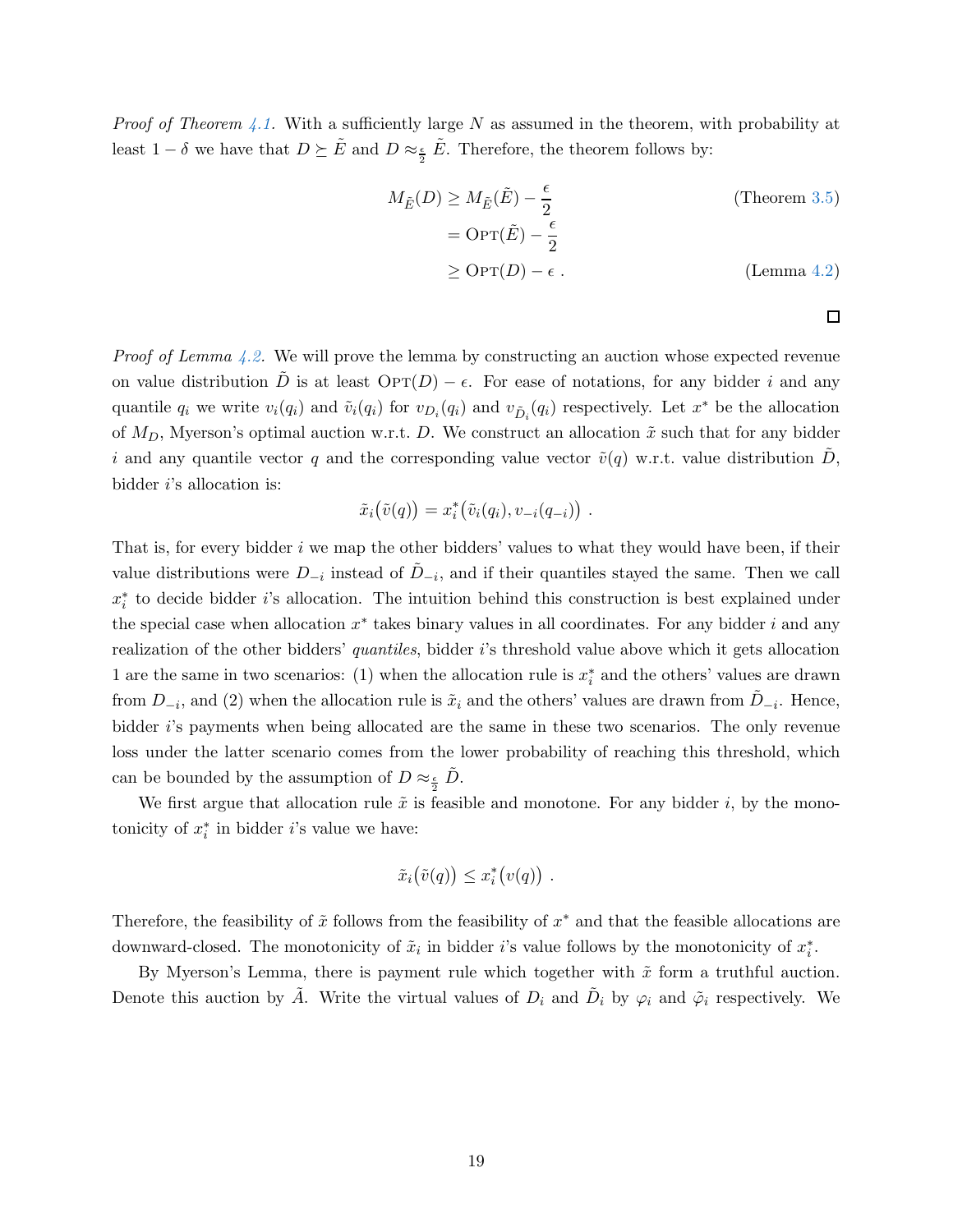have:

$$
OPT(D) = \sum_{i=1}^{n} \int_{[0,1]^{n}} x_{i}^{*}(v(q)) \varphi_{i}(v_{i}(q_{i})) dq
$$
  
\n
$$
= \sum_{i=1}^{n} \int_{[0,1]^{n-1}} \underbrace{\int_{0}^{1} x_{i}^{*}(v_{i}(q_{i}), v_{-i}(q_{-i})) \varphi_{i}(v_{i}(q_{i})) dq_{i} dq_{-i}}_{(a)},
$$
  
\n
$$
\tilde{A}(\tilde{D}) = \sum_{i=1}^{n} \int_{[0,1]^{n}} \tilde{x}_{i}(\tilde{v}(q)) \tilde{\varphi}_{i}(v_{i}(q_{i})) dq
$$
  
\n
$$
= \sum_{i=1}^{n} \int_{[0,1]^{n-1}} \underbrace{\int_{0}^{1} x_{i}^{*}(\tilde{v}_{i}(q_{i}), v_{-i}(q_{-i})) \tilde{\varphi}_{i}(\tilde{v}_{i}(q_{i})) dq_{i} dq_{-i}}_{(b)}.
$$

Next for any bidder i and any quantiles  $q_{-i}$  of the other bidders, we will bound the difference between (a) and (b). For any  $0 \leq y \leq 1$ , let  $v_i^*(y, q_{-i})$  be the minimum  $v_i$  for which we have  $x_i^*(v_i, v_{-i}(q_{-i})) \geq y$ . We have:

$$
(a) = \int_0^1 \int_{v_i^*(y, q_{-i})}^1 \varphi_i(v_i) \ dD_i(v_i) \ dy = \int_0^1 v_i^*(y, q_{-i}) \ \mathbf{Pr}_{v_i \sim D_i} \left[ v_i \ge v_i^*(y, q_{-i}) \right] \ dy \ ,
$$
  
\n
$$
(b) = \int_0^1 \int_{v_i^*(y, q_{-i})}^1 \tilde{\varphi}_i(v_i) \ d\tilde{D}_i(v_i) \ dy = \int_0^1 v_i^*(y, q_{-i}) \mathbf{Pr}_{v_i \sim \tilde{D}_i} \left[ v_i \ge v_i^*(y, q_{-i}) \right] \ dy
$$

The above equations hold for reasons similar to those behind Eqn. [\(2\)](#page-15-0) and its illustration in Figure [4,](#page-16-0) except that we use the value space as the x-coordinate instead of the quantile space. This choice simplifies the notations in the current argument, as the two equations correspond to allocations  $x^*$  and  $\tilde{x}$ , which be design are related to each other through common threshold values.

Further by  $D \approx_{\epsilon} \tilde{D}$ :

$$
\mathbf{Pr}_{v_i \sim \tilde{D}_i} [v_i \ge v_i^*(y, q_{-i})] \ge \mathbf{Pr}_{v_i \sim D_i} [v_i \ge v_i^*(y, q_{-i})] - \sqrt{\frac{\epsilon^2}{4nk} \mathbf{Pr}_{v_i \sim D_i} [v_i \ge v_i^*(y, q_{-i})]} - \frac{\epsilon^2}{2nk}.
$$

Therefore:

$$
\text{OPT}(D) - \tilde{A}(\tilde{D}) \le \sum_{i=1}^n \int_{[0,1]^{n-1}} \int_0^1 \left( \sqrt{\frac{\epsilon^2}{4nk} \mathbf{Pr}_{v_i \sim D_i} \left[ v_i \ge v_i^*(y, q_{-i}) \right]} + \frac{\epsilon^2}{2nk} \right) dy \, dq_{-i}
$$

.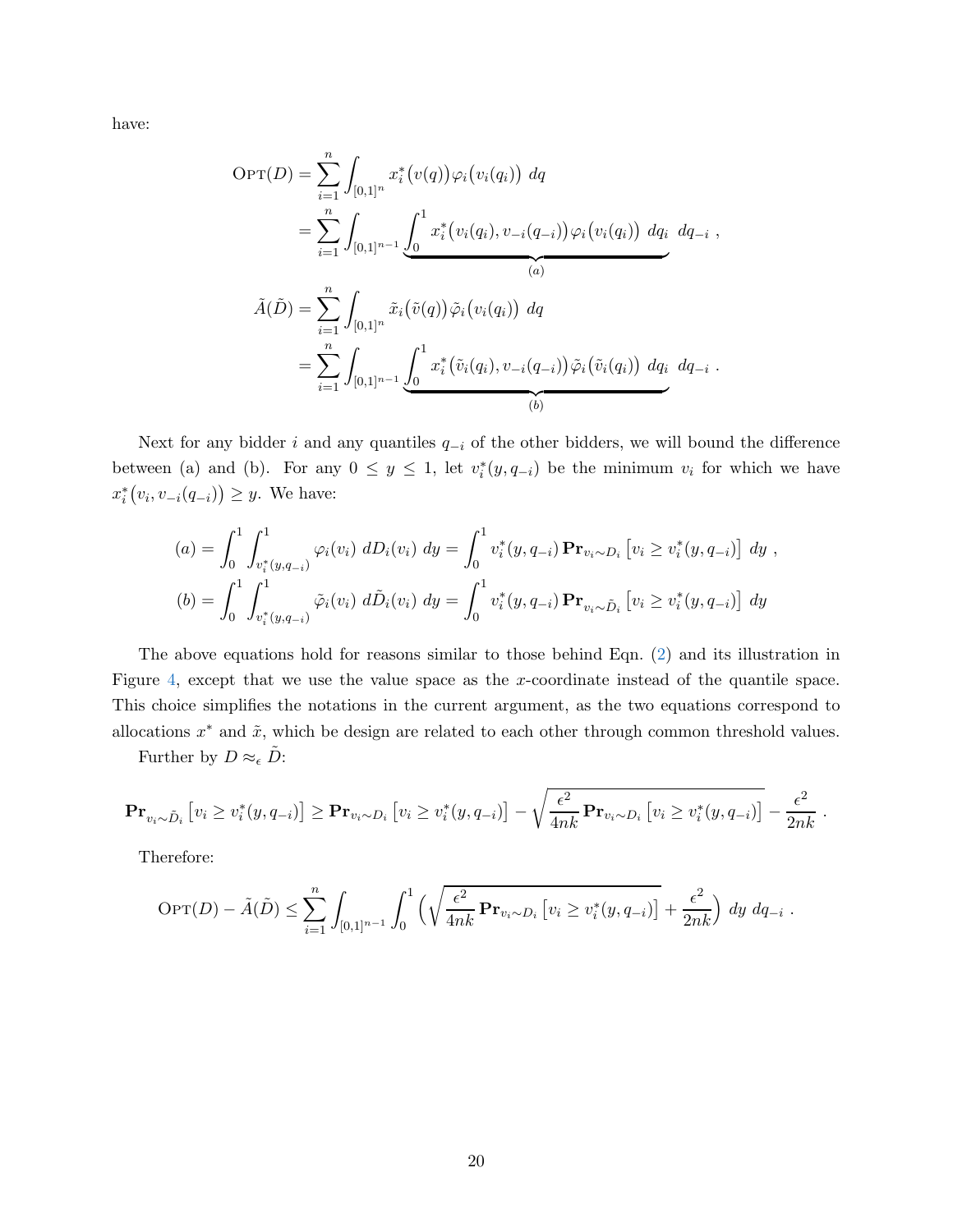The lemma now follows by:

$$
\sum_{i=1}^{n} \int_{[0,1]^{n-1}} \int_{0}^{1} \sqrt{\mathbf{Pr}_{v_i \sim D_i} [v_i \ge v_i^*(y, q_{-i})]} dy dq_{-i}
$$
\n
$$
\le \left( n \sum_{i=1}^{n} \int_{[0,1]^{n-1}} \int_{0}^{1} \mathbf{Pr}_{v_i \sim D_i} [v_i \ge v_i^*(y, q_{-i})] dy dq_{-i} \right)^{\frac{1}{2}}
$$
\n
$$
= \left( n \sum_{i=1}^{n} \mathbf{E}_{v \sim D} x_i^*(v) \right)^{\frac{1}{2}}
$$
\n
$$
\le \sqrt{n k}, \qquad (\text{Rank } k)
$$

and:

$$
\sum_{i=1}^{n} \int_{[0,1]^{n-1}} \int_0^1 \frac{\epsilon^2}{2nk} \, dy \, dq_{-i} = \frac{\epsilon^2}{2k} \le \frac{\epsilon}{2} .
$$

<span id="page-21-0"></span>Theorem 4.3. Consider an arbitrary single-parameter auction with n bidders and rank k. Suppose that we have  $N$  i.i.d. samples where  $N$  is at least:

$$
C \cdot \frac{nk^2}{\epsilon^2} \log \frac{nk}{\epsilon} \log \frac{nk}{\epsilon \delta}
$$

for a sufficiently large constant C. Then Myerson's optimal auction w.r.t. the dominated product empirical distribution  $\tilde{E}$  is an  $\epsilon$ -approximation with probability at least  $1 - \delta$ .

*Proof.* With the stated lower bound of N, we get that  $D \approx_{\epsilon'} \tilde{D}$  for:

$$
\epsilon' = c \cdot \frac{\epsilon}{\sqrt{k \log \frac{nk}{\epsilon}}},
$$

and therefore by Theorem [3.7](#page-17-0) we have  $M_{\tilde D}(D) \ge M_{\tilde D}(\tilde D) - \epsilon.$ 

Using the reduction in Section [2,](#page-5-0) we get the following corollaries when bidders' maximum demand d can be larger than one. Note that  $d \leq k$  and therefore d is subsumed by k inside the logarithmic factors.

Corollary 4.4. Consider an arbitrary downward-closed single-parameter auction with n bidders, rank k, and maximum demand d of any single bidder. Suppose that we have  $N$  i.i.d. samples where N is at least:

$$
C \cdot \frac{nkd}{\epsilon^2} \log \frac{nk}{\epsilon \delta}
$$

for a sufficiently large constant  $C$ . Then Myerson's optimal auction w.r.t. the dominated product empirical distribution  $\tilde{E}$  is an  $\epsilon$ -approximation with probability at least  $1 - \delta$ .

 $\Box$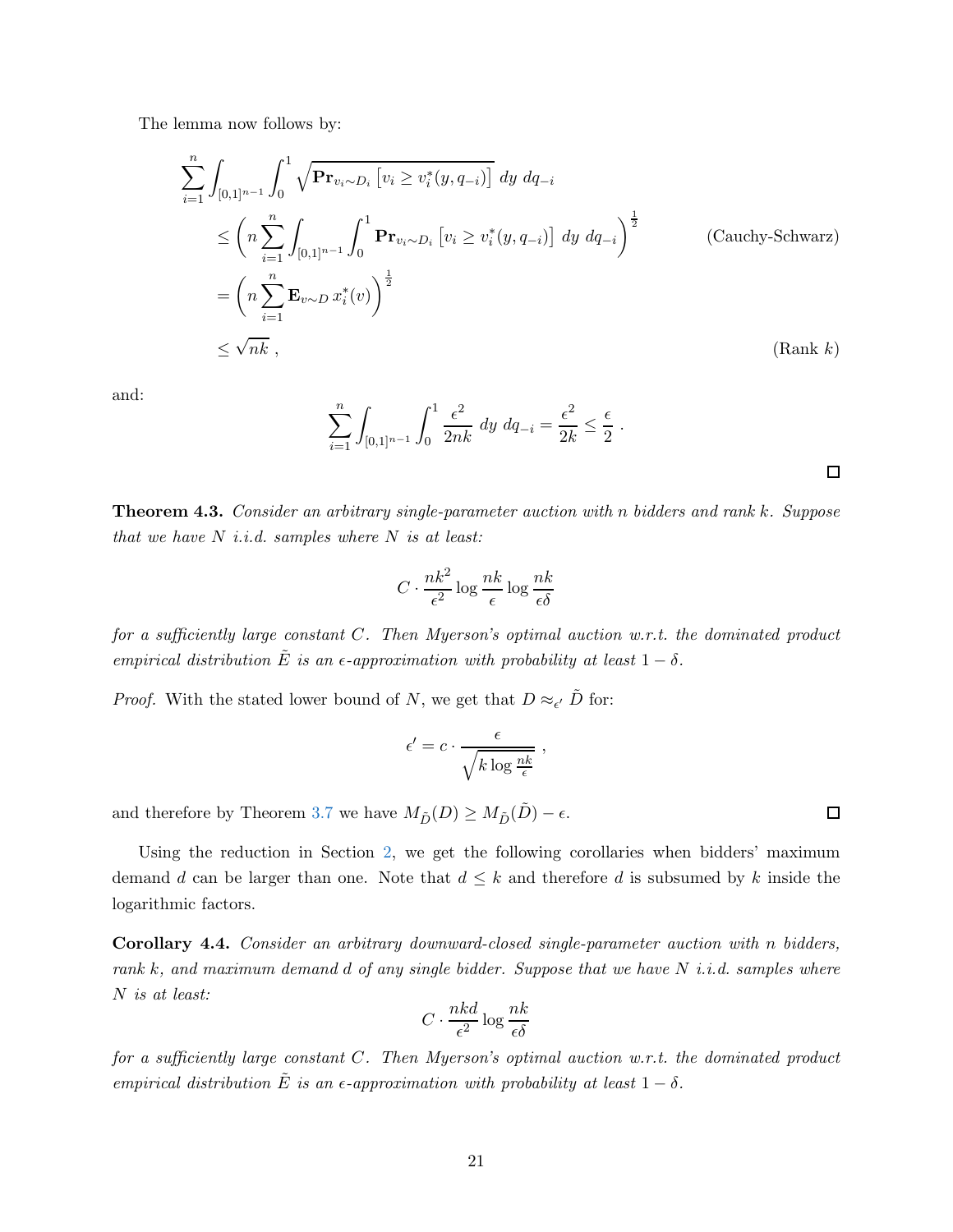Corollary 4.5. Consider an arbitrary single-parameter auction with n bidders and rank k. Suppose that we have  $N$  *i.i.d.* samples where  $N$  is at least:

$$
C \cdot \frac{nk^2}{\epsilon^2} \log \frac{nk}{\epsilon} \log \frac{nk}{\epsilon \delta}
$$

for a sufficiently large constant  $C$ . Then Myerson's optimal auction w.r.t. the dominated product empirical distribution  $\tilde{E}$  is an  $\epsilon$ -approximation with probability at least  $1 - \delta$ .

# References

- <span id="page-22-4"></span>[1] Moshe Babaioff, Nicole Immorlica, Brendan Lucier, and S Matthew Weinberg. A simple and approximately optimal mechanism for an additive buyer. In Proceedings of the 55th Annual IEEE Symposium on Foundations of Computer Science, pages 21–30. IEEE, 2014.
- <span id="page-22-5"></span>[2] Yang Cai and Mingfei Zhao. Simple mechanisms for subadditive buyers via duality. In Proceedings of the 49th Annual ACM Symposium on Theory of Computing, pages 170–183. ACM, 2017.
- <span id="page-22-2"></span>[3] Richard Cole and Tim Roughgarden. The sample complexity of revenue maximization. In Proceedings of the 46th Annual ACM Symposium on Theory of Computing, pages 243–252. ACM, 2014.
- <span id="page-22-1"></span>[4] Nikhil R Devanur, Zhiyi Huang, and Christos-Alexandros Psomas. The sample complexity of auctions with side information. In Proceedings of the 48th Annual ACM Symposium on Theory of Computing, pages 426–439. ACM, 2016.
- <span id="page-22-3"></span>[5] Yannai A Gonczarowski and Noam Nisan. Efficient empirical revenue maximization in singleparameter auction environments. In Proceedings of the 49th Annual ACM Symposium on Theory of Computing, pages 856–868. ACM, 2017.
- <span id="page-22-7"></span>[6] Yannai A Gonczarowski and S Matthew Weinberg. The sample complexity of up-to- $\epsilon$  multidimensional revenue maximization. Journal of the ACM, 68(3):1–28, 2021.
- <span id="page-22-0"></span>[7] Chenghao Guo, Zhiyi Huang, and Xinzhi Zhang. Settling the sample complexity of singleparameter revenue maximization. In Proceedings of the 51st Annual ACM Symposium on Theory of Computing, pages 662–673. ACM, 2019.
- <span id="page-22-8"></span>[8] Chenghao Guo, Zhiyi Huang, Zhihao Gavin Tang, and Xinzhi Zhang. Generalizing complex hypotheses on product distributions: auctions, prophet inequalities, and Pandora's problem. In Proceedings of the 34th Annual Conference on Learning Theory, pages 2248–2288. PMLR, 2021.
- <span id="page-22-6"></span>[9] Sergiu Hart and Noam Nisan. Approximate revenue maximization with multiple items. Journal of Economic Theory, 172:313–347, 2017.